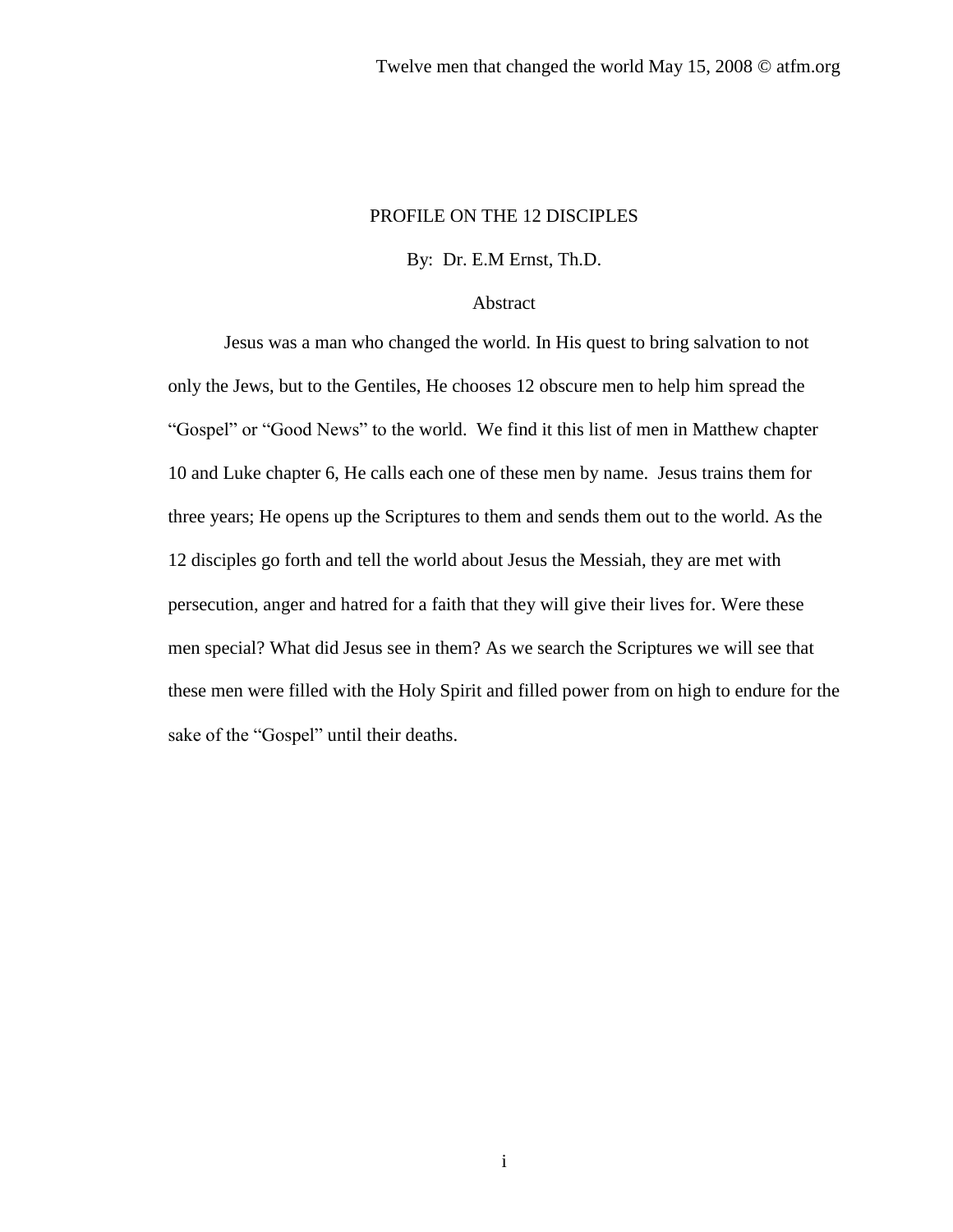# **CONTENTS**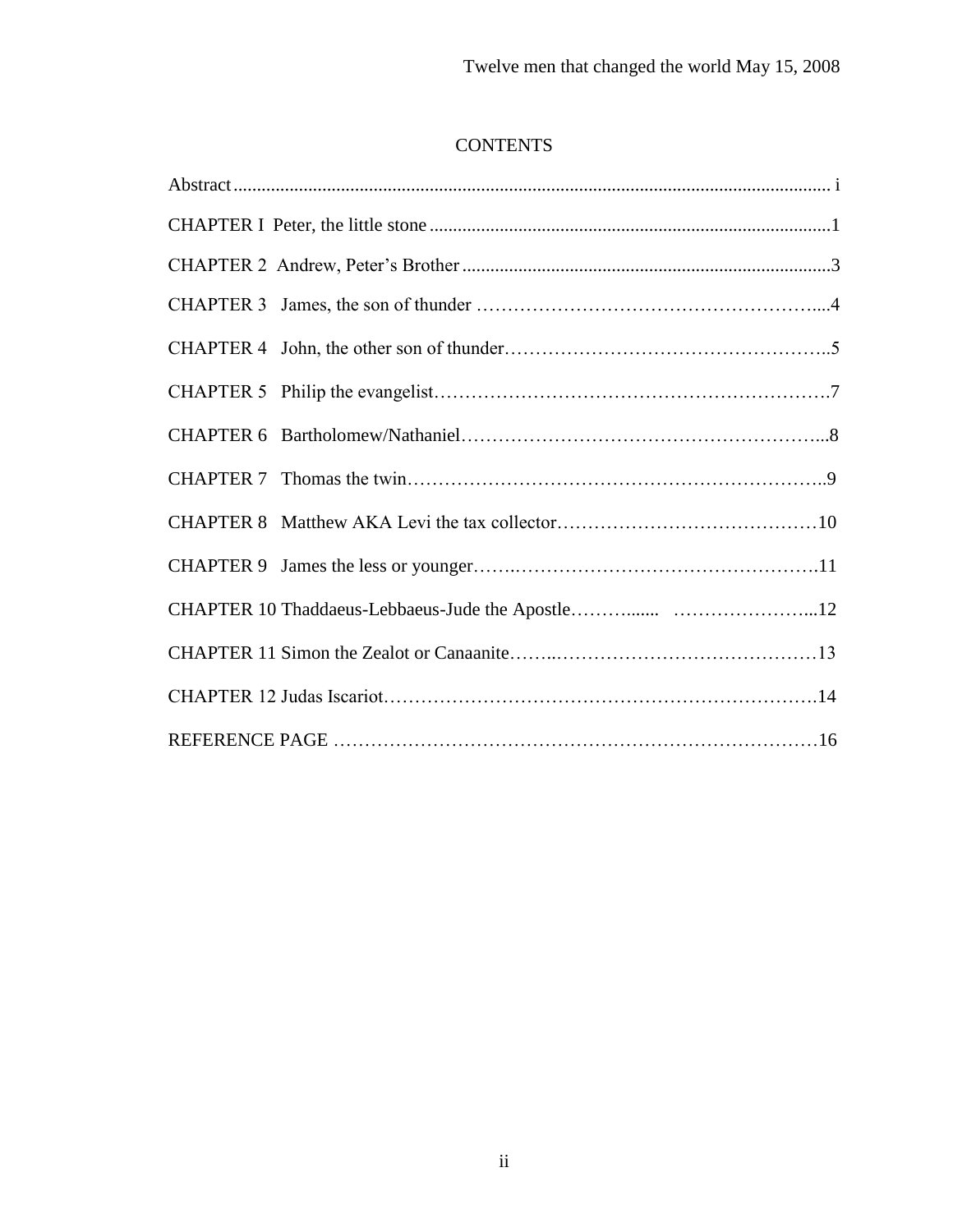## CHAPTER I

## "Peter, the little stone"

When people think of the disciples, they always think of Peter first. Jesus calls His first disciples in Matthew chapter 4:18 and we also find Jesus calling John and James the sons of Zebedee, who were all fishermen.

In the Gospels Simon's name is changed to Peter, which means "little stone" (John 1:42). Peter is introduced to Jesus by his brother Andrew. Peter witnessed many healings that Jesus had performed throughout his ministry; the lepers were cleansed, Peter's mother-in-law was healed from her fever, the paralyzed would walk, the blind could see and deaf ears were opened.

Peter along with James and John witnessed the transfiguration of Jesus on the mountain with Moses and Elijah. At this time, Jesus opened himself up and gave Peter a small glimpse of his glory. Matthew chapter 17 says that, "*God spoke and said this is my beloved son whom I am well pleased to hear him"*. The miracles that Jesus would perform were foretold in the Old Testament; this is how the disciples knew that Jesus was the Messiah. I often wonder what it would have been like to see actual miracle before my eyes!

Peter is called to be an evangelist in Mark 1:36 and he confesses Jesus to be the Messiah in Matthew 16:16. Peter is often criticized as being a man of little faith; all of the disciples at one time or another had little faith even though they had seen the miracles that Jesus had performed. Peter is the one who is used in the example of doubting, in Matthew 14:28. Peter gets out of the boat and walks on water but he sinks; I think it took great faith for him to get out of the boat! This is a beautiful picture of how we step out in faith, doubt for a moment, and the Lord reaches out to us and picks us up when we fall.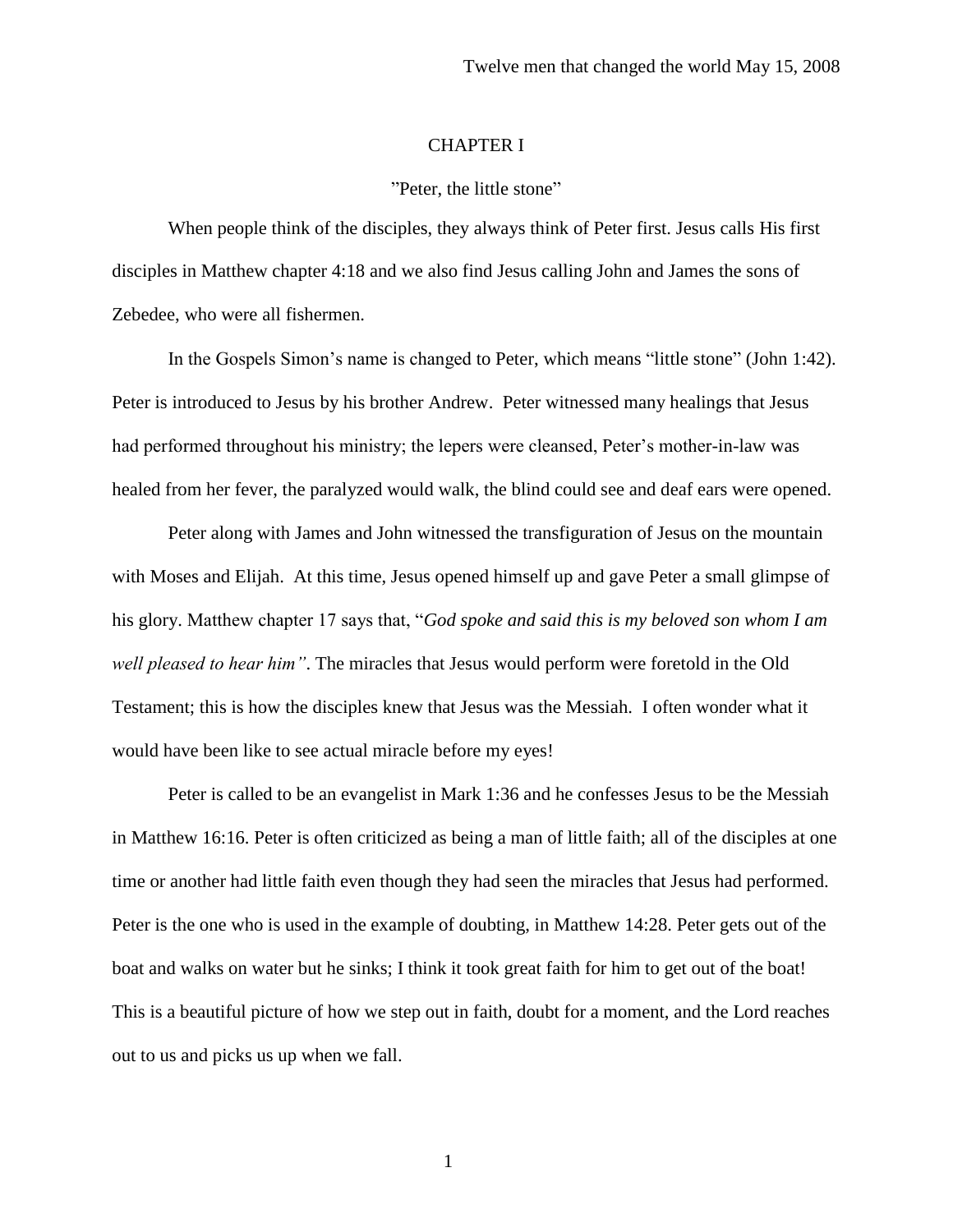In the Gospel of John chapter 18 we see that Peter denies Jesus three times. Jesus and His disciples are in the garden just before the crucifixion the soldiers approached Jesus; Peter without thinking, cuts off the ear of one of the priest's servants. I think Peter always felt that he had to protect Jesus and when he didn't understand something he tended to be reactionary. There are many things that Jesus told the disciples that they didn't understand, even though he was living out the Scriptures right in front of them. After the resurrection of Jesus in John chapters 20 and 21, Jesus restores Peter asking him to "Feed His Sheep" three times. Peter is then filled with the Holy Spirit in the upper room and he is a changed man; not someone that is reactionary but someone that loves the lost. We find in Foxe's book of martyrs that Peter would be crucified in 64 A.D. and die for his faith in Jesus as the Messiah. Peter was a missionary to Greece, Turkey in Rome where he was crucified upside down because he had told his captors that he was not worthy to be crucified in the same manner as his Lord and Savior (Foxe's Book of Martyrs).

 Jesus had such a powerful impact on Peter's life that he wrote two books in the New Testament as instructions to believers past, present and future; books that were inspired by the Holy Spirit.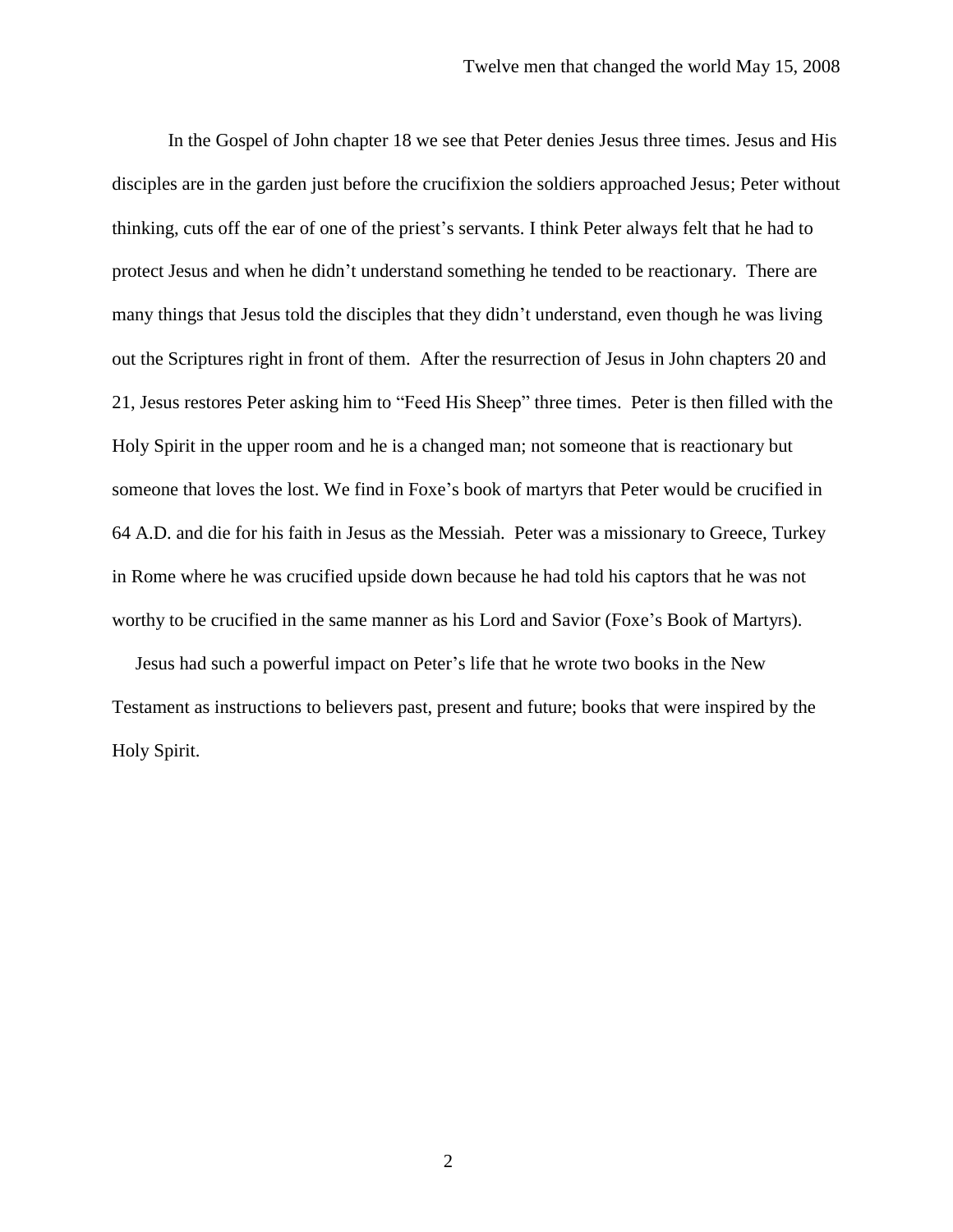## "Andrew, Peter's Brother"

Andrew is Peter's brother and he is credited with bringing Peter to Jesus. In the Gospel of John 1 Andrew tells his brother Peter, "We have found the Messiah."

Andrew was a disciple and follower of John the Baptist before he followed Jesus; he is also known as the one that brought the boy with the five loaves and two fish to Jesus that would ultimately feed the 5000 people in John 6:14. Andrew, like Peter, was also a fisherman and he was a seeker of God's truth. He listened to John the Baptist preaching in the wilderness.

 Andrew and the rest of the disciples would have witnessed many miracles during Jesus' ministry including the resurrection of Jesus from the dead. Andrew's life was so changed after he had seen Jesus raised life; he too was filled with the Holy Spirit while in the upper room and for the next 30 plus years and would be a disciple and apostle that would faithfully preach the gospel message until his death in 69 A.D. The Bible does not tell us about Andrew's death but historical records show that Andrew faithfully preached in Greece. The government leaders had Andrew scourged and crucified in the shape of an X. Since that time of Andrew's death, this type of cross is called "St. Andrews Cross."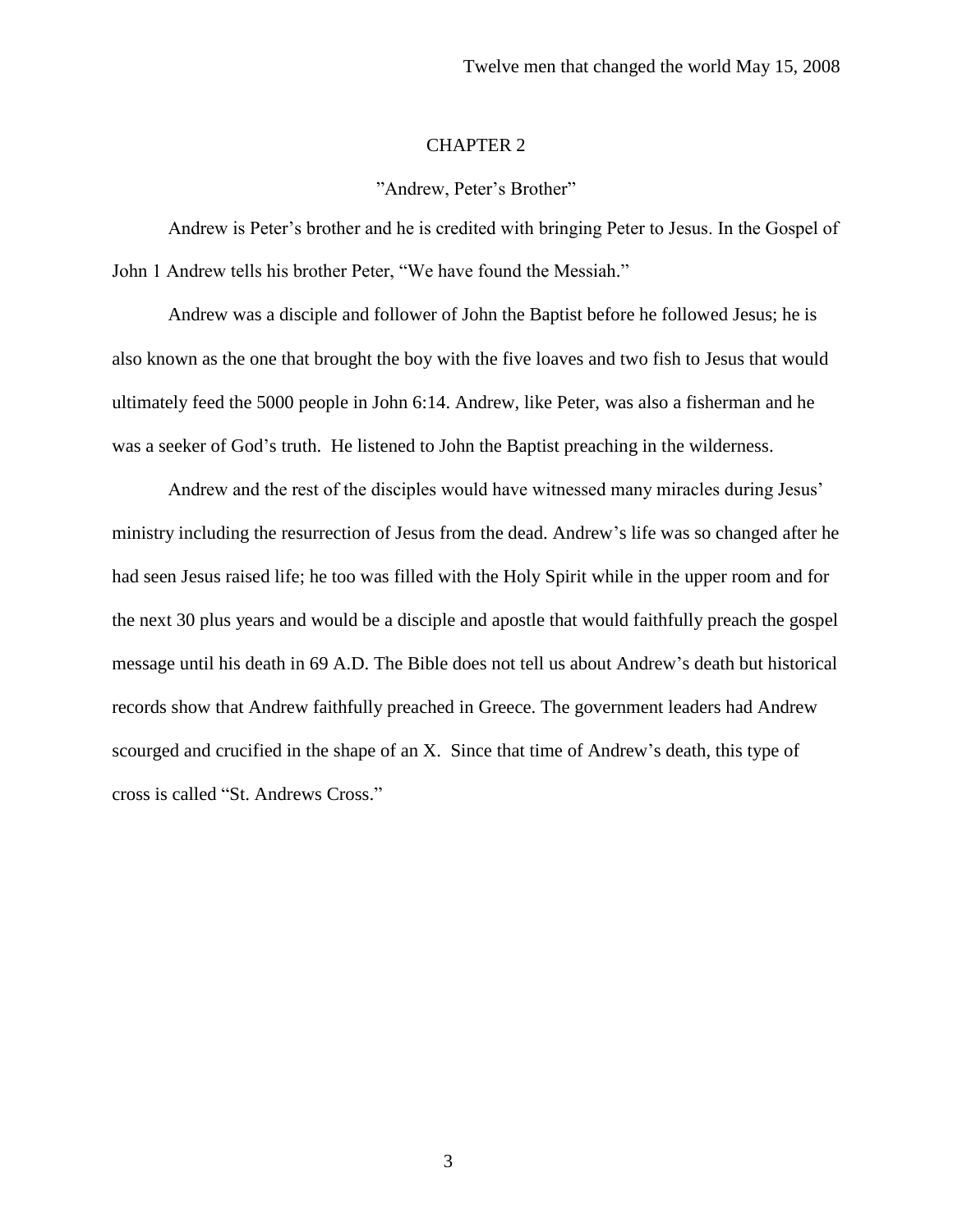# "James, the son of thunder"

James is known as one of the "sons of thunder" in Matthew chapter 4:21, he is the older brother of John and the son of his father Zebedee. James and John were fishermen. The Bible tells us in Mark chapter 1:19-22 that as they were called by Jesus and they dropped their nets to immediately follow Jesus. It was James, John and Peter who were at the Mount of transfiguration with Jesus, in Matthew 17:2-3. Jesus opened himself up and had shown these men a glimpse of his glory. Peter, James and John enjoyed a close relationship with Jesus. Jesus took Peter, James and John and with him as he raised Jairus' daughter from the dead.

History tells us that James was the first disciple to suffer martyrdom for his faith and he was beheaded at the command of King Herod in 44 A.D (Acts12:2).

.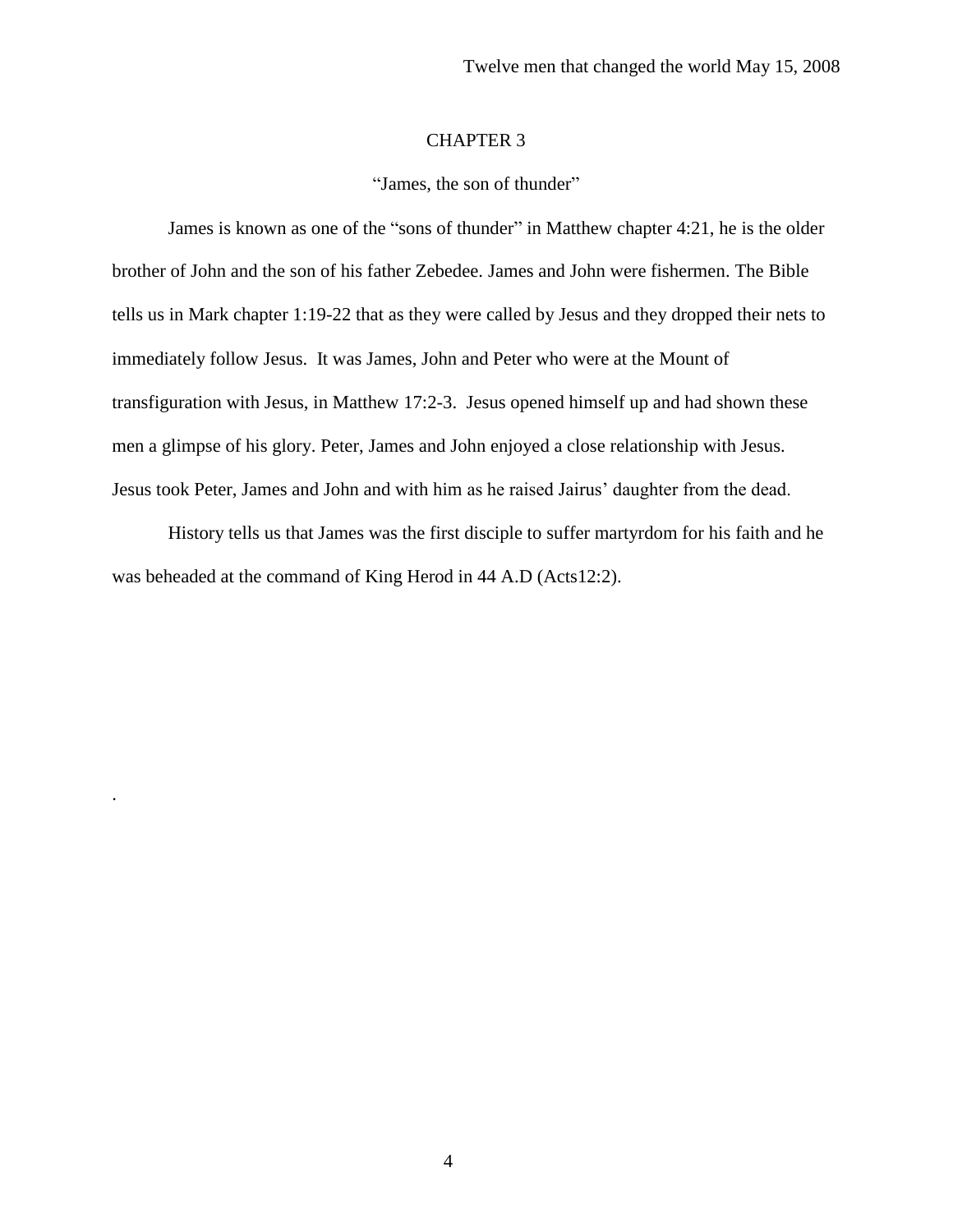#### "John, the other son of thunder"

John is the younger brother of James whom Jesus nicknamed "The sons of thunder," in Mark Chapter 3:17. John's name in the Hebrew is Jonas, which means "Jehovah is gracious." John's parents were Zebedee and Salome. He worked closely with his brother James as they were fishermen. John left his job as a fisherman to follow Jesus and became one of His disciples.

John wrote five books that are included in our modern-day Bible; the Gospel of John and three epistles or letters written to people in the church and the Book of Revelation. The Gospel of John supplies a large amount of unique information not recorded in the other Gospels. John often refers to himself as "The disciple whom Jesus loved" and he refers to Jesus as "The Christ, the son of God." John's Gospel centers on the miracles and the uniqueness of Jesus as being the God man. John 3:16 is probably the most quoted verse on the planet!

The Gospel of John is written in an easy to understand plain language. It is often given to new believers as the first book to read. John clearly draws lines between believing in the "name" and explaining who Jesus is; his humanity and deity.

It was the "Disciple whom Jesus loved" and Peter that found the empty tomb on that resurrection day. It was the "Disciple whom Jesus loved" that Jesus entrusted the care of his mother, just before he said "It is finished," on the cross. It was the "Disciple whom Jesus loved" we see sitting next to Jesus every chance he could. It was John listening to the words of Jesus as he taught his disciples for three years. It was John who wrote down Jesus' words in Chapter 15:13 "Greater love has no man than this; that he lay down his life for a friend."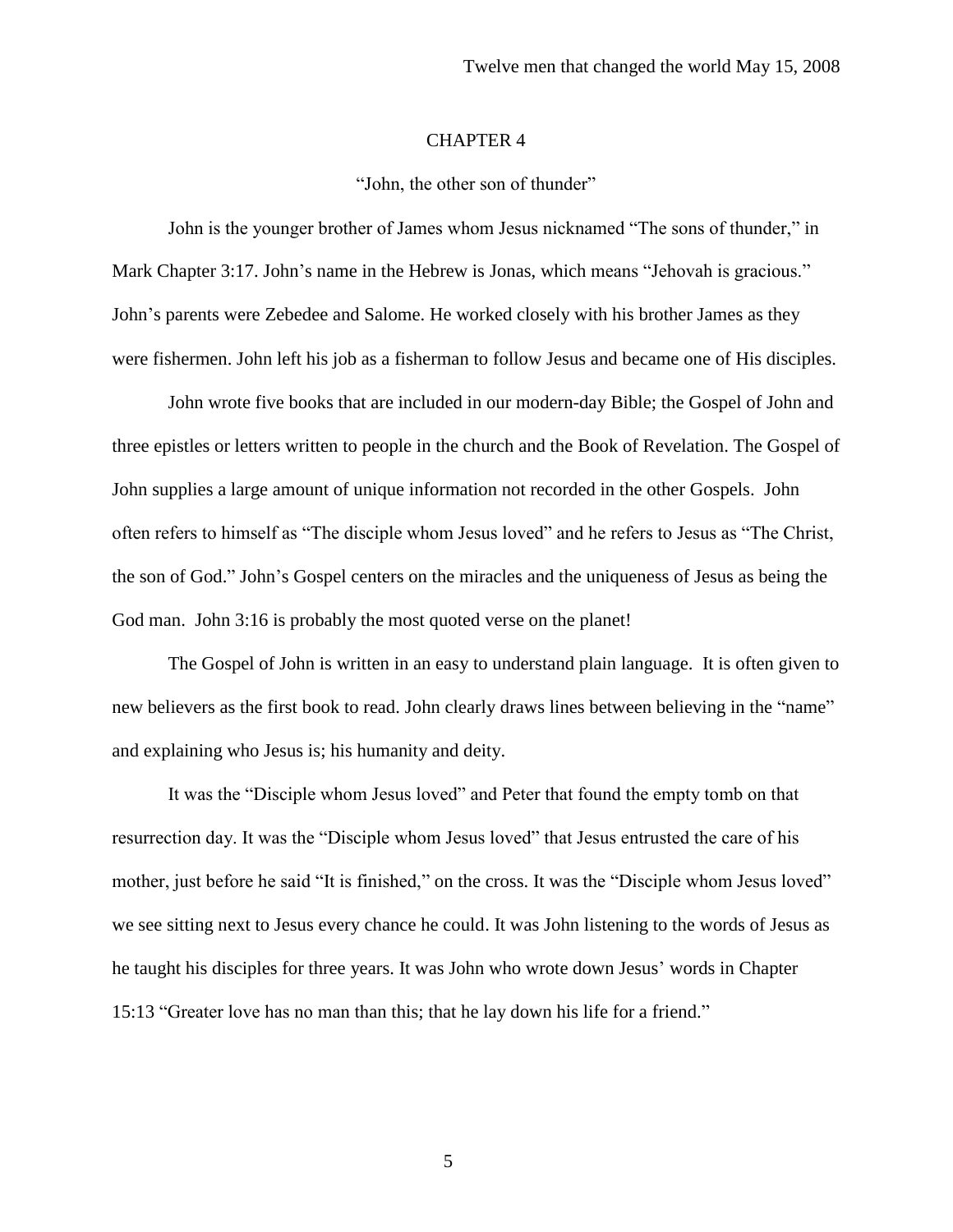Like all of us John had a human side too. In Luke 9:54-56 the Samaritans did not welcome the disciples into their village, so John wanted to call fire down from heaven to destroy the village. Jesus rebukes them and reminded them they that He came to save, not to destroy.

Like the other disciples John had been persecuted his entire ministry. Later in his life, he was banished to the Island Patmos off the coast Greece for the sake of the Gospel. It was there John had visions from God and wrote the book of Revelation. John is also the only disciple that was not martyred; he dies of natural causes on the Island of Patmos.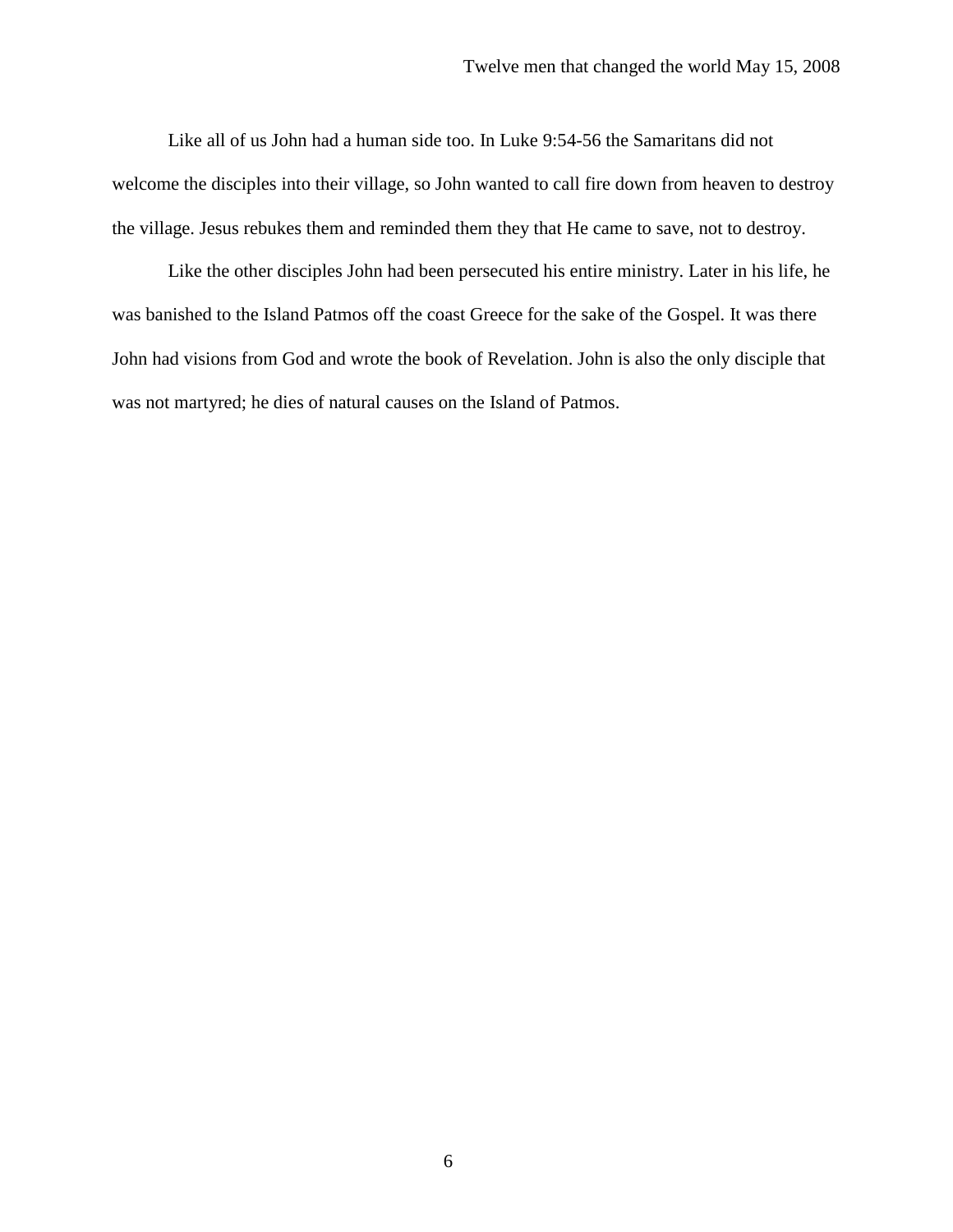"Philip the evangelist"

Philip was from Bethsaida according to John chapter 1:44. It is Philip that went to Nathaniel and said, *"We have found Him of whom Moses in the law and also the prophets had written about, it is Jesus the Nazarene, son of Joseph."*

We do know that Philip was in the upper room in Acts Chapter 1:13 and received the Holy Sprit as did the other Apostles; which empowered him to preach the Gospel. The Bible does not tell us a great deal about Philip. Historical tradition tells us that Philip preached the gospel in Asia Minor, probably spending most of his time in the area called Phrygia. An early historian by the name of Eusebius called him "The Great Light of Asia." Philip brought Nathaniel to the Savior and we can be sure that before his life was over he had brought many more people to Christ. Historical tradition tells us that Philip went to Asia minor and modern-day Turkey to preach the gospel

What historians know about the death of Philip is that he died the death of a Christian martyr around 54 A.D. He was stoned and then crucified.

*Wikipedia.org. (2008, May 23). The Twelve Apostles.*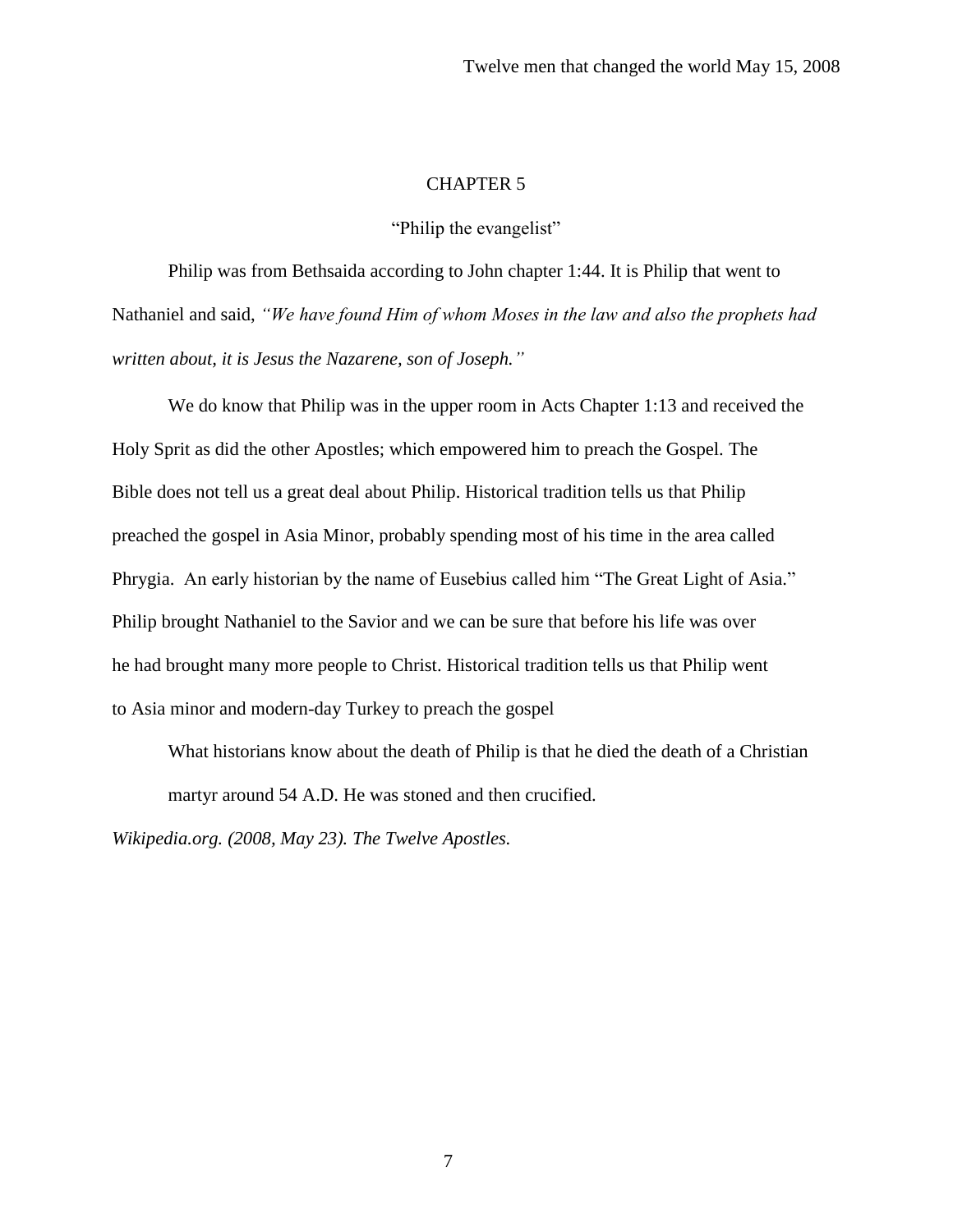## "Bartholomew AKA Nathaniel"

Bartholomew was led to Jesus in Galilee by Philip. Philip and Bartholomew are mentioned in Scripture together it is believed that Nathaniel could possibly be Bartholomew. Their names are listed in Matthew chapter 10:33, Mark Chapter 3:18, and Luke chapter 6:15. However, the names are not mentioned together in the Gospel of John 1:45, we find Philip and Nathaniel's name mentioned together. One theory proposed by historians is that Bartholomew would drop the name "Nathaniel" out of preference.

Not much is known about and Bartholomew. What we do know is that history tells us he went to India, Armenia and Azerbaijan to preach the gospel. Church tradition tells us that Bartholomew was perhaps the first apostle have the Gospel of Matthew in written form.

Historically we know that Bartholomew was a man of prayer and that he too died a martyr's death by crucifixion in the year 68 A.D. Bartholomew's crime and punishment cost him his life, in that he ministered to the wife of the Roman proconsul and she received Jesus as her Lord and Savior and became a Christian. *Wikipedia.org. (2008, May 23). The Twelve Apostles. Message posted to [http://en.wikipedia.org/wiki/Twelve\\_Apostles](http://​/​en.wikipedia.org/​wiki/​Twelve_Apostles)*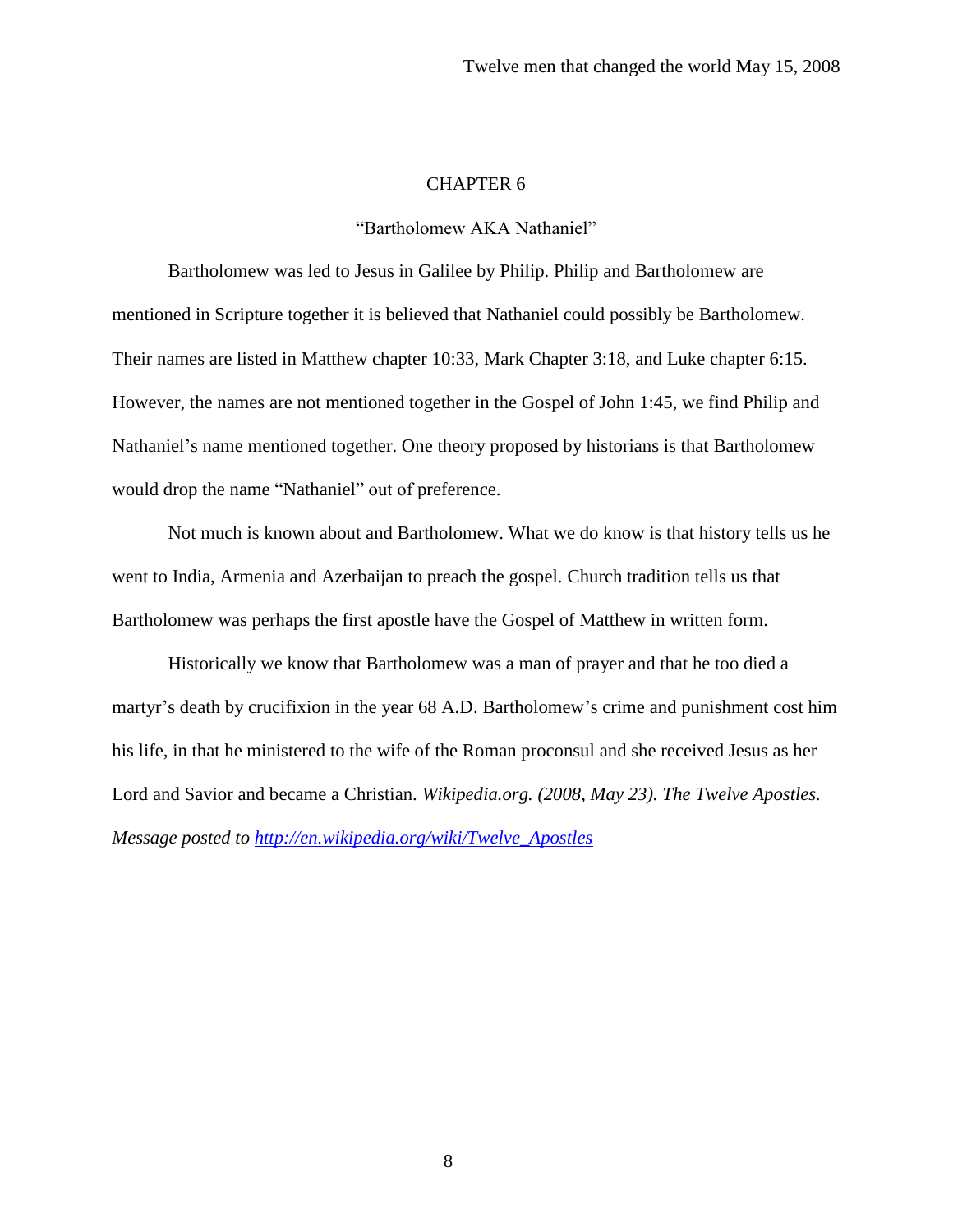# "Thomas the twin"

Thomas was a native of Galilee and was sometimes called Didymus; which is the Greek equivalent. Jesus called him to be an apostle. John chapter 14:5 says Jesus is teaching his apostles and a question comes up in the conversation. They do not seem to understand what Jesus is telling them, Thomas is the only one that speaks up and asks questions.

Thomas is also known as the doubter; as the disciples see Jesus die on the cross it must have seemed impossible that Jesus would come back from the dead. Jesus appears to the disciples while they are hiding; Thomas is not with them at this time. The disciples are excited and they tell Thomas that they have seen the risen Lord. Thomas does not believe, in fact he says that unless he can put his finger in Jesus' nail prints and his hand in Jesus' the side he will not believe. The second time Jesus appears while Thomas is in the room and Thomas calls Jesus, "My Lord and my God."

As Thomas has witnessed another miracle his life was changed forever, he is also in the upper room when the disciples received power in the Holy Spirit. Early tradition tells us that Thomas died a martyr's death. He preached the gospel in the Middle East, Persia and parts of India. Christian sources tell us that Thomas was killed by being pierced with a spear around 53 A.D. <http://www.britannica.com/eb/article-9072158/Saint-Thomas>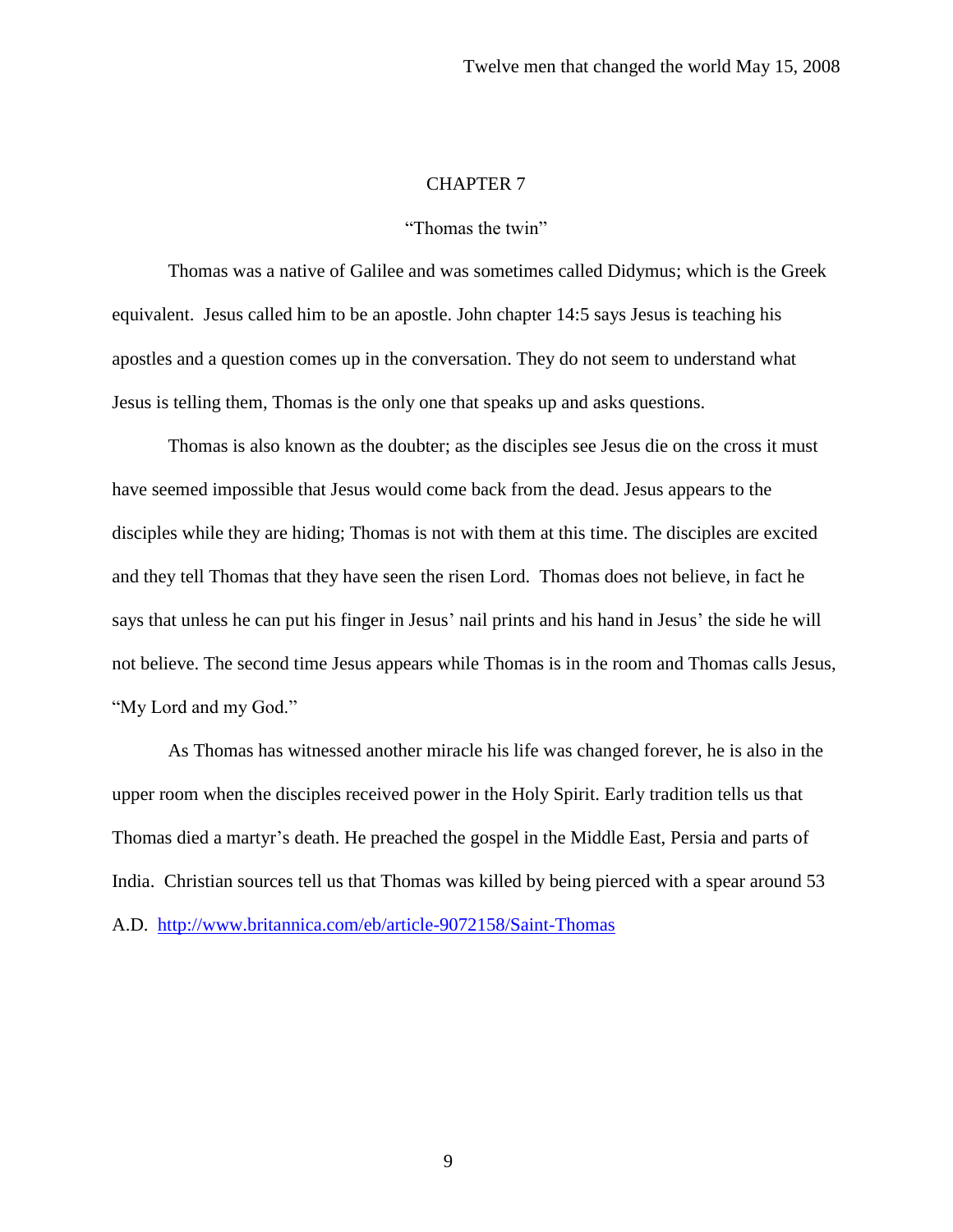#### "Matthew AKA Levi the tax collector"

Matthew son of Alphaeus whose' surnamed is Levi in Mark Chapter 2:14. Matthew's occupation was a tax collector for the Roman government. Tax collectors were disliked; especially Matthew, since he was a Jew. Tax collectors were known for stealing and unfair dealings in their business. *In Luke Chapter 5:29 Matthew throws a feast; Then Levi held a great banquet for Jesus at his house, and a large crowd of tax collectors and others were eating with them. 30 But the Pharisees and the teachers of the law who belonged to their sect complained to his disciples, "Why do you eat and drink with tax collectors and 'sinners'?" 31 Jesus answered them, "It is not the healthy who need a doctor, but the sick. 32 I have not come to call the righteous, but sinners to repentance."* 

Matthew knew he was a sinner. He had betrayed his people and his God by working for those who were oppressing the Jews. He knew that he needed to repent. Jesus being full of the Holy Spirit offered forgiveness to this sinner. No one deserves forgiveness but Jesus offers it freely. Matthew being convicted in his Spirit he turns to the Messiah and from that day forward his life is never the same. He writes down his accounts of Jesus' ministry to a mainly Jewish audience in the Gospel of Matthew found in the New Testament. The Gospel of Matthew uses many Old Testament prophecies that foretell of the coming Messiah and how Jesus fulfilled his prophecies.

Matthew's ministry starts in Jerusalem, then takes him to Egypt and various parts of Africa. Matthew dies a martyr's death as he is run through with a spear, the year is 60 A.D.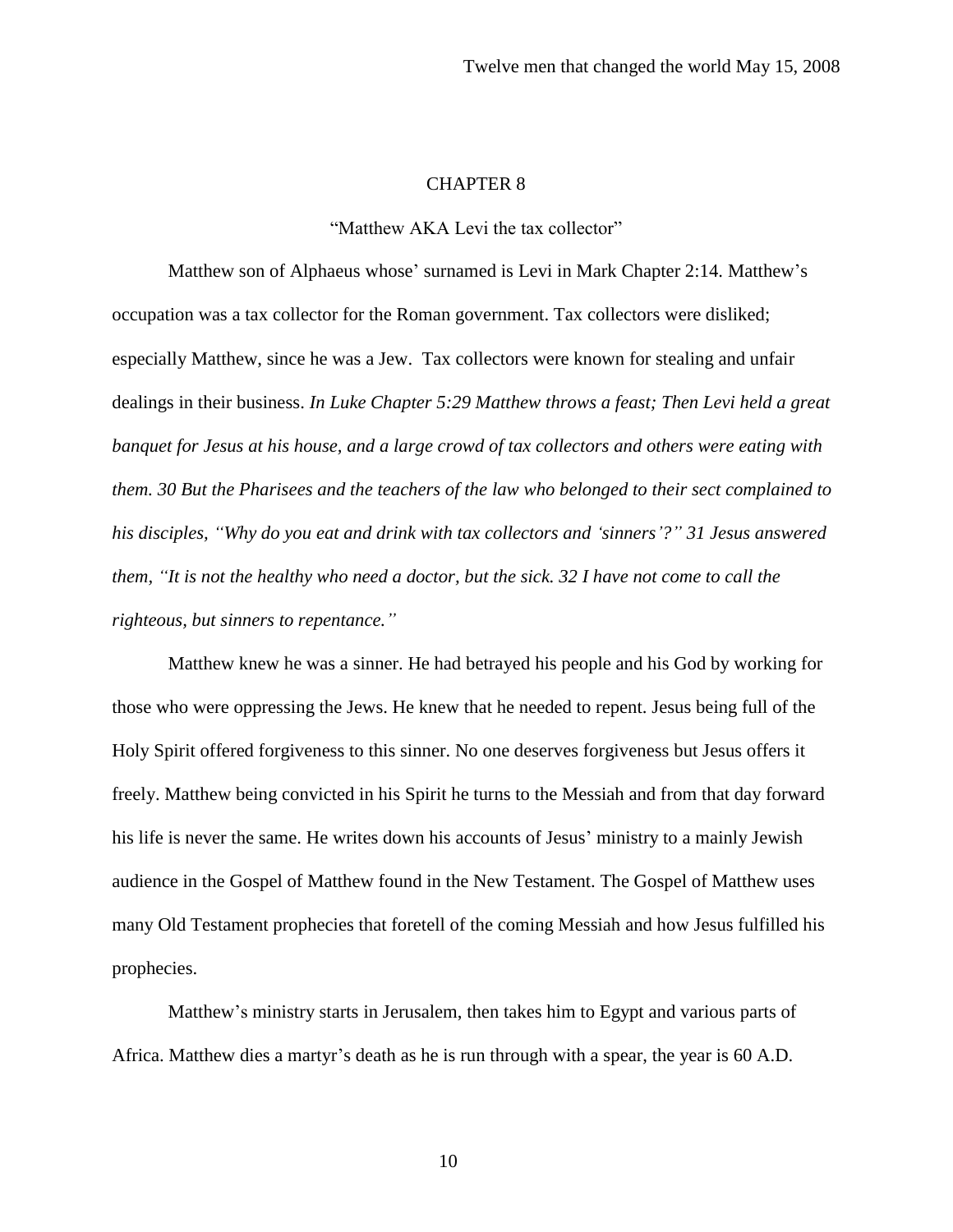"James the Less or younger"

"James the less" was called by Jesus to be a disciple. His father was Alpheus and he has been singled out as" James the less," which means small in size or younger in age to distinguish him from the apostle James (John's brother) and James the half brother of Jesus who authored the Book of James in the New Testament (Matthew 13:55). Some scholars believe that "James the less" was possibly Matthew's younger brother and perhaps a cousin to Jesus.

The Bible does not tell us much of what "James the less" did or much of what he said. We do know that he was chosen as one of "The Twelve." We know from historical sources that James preached the gospel in Rome and parts of Egypt.

The disciple James also died a martyr's death. We are told by Foxe's book of martyrs that James was beaten with a club crucified and stoned. One source states that James was sawed in half. A carpenter's saw is the symbol associated with him in [Christian art](http://en.wikipedia.org/wiki/Christian_art) because it is also noted that his body was later sawed to pieces.

(*http://en.wikipedia.org/wiki/James,\_son\_of\_Alphaeus)*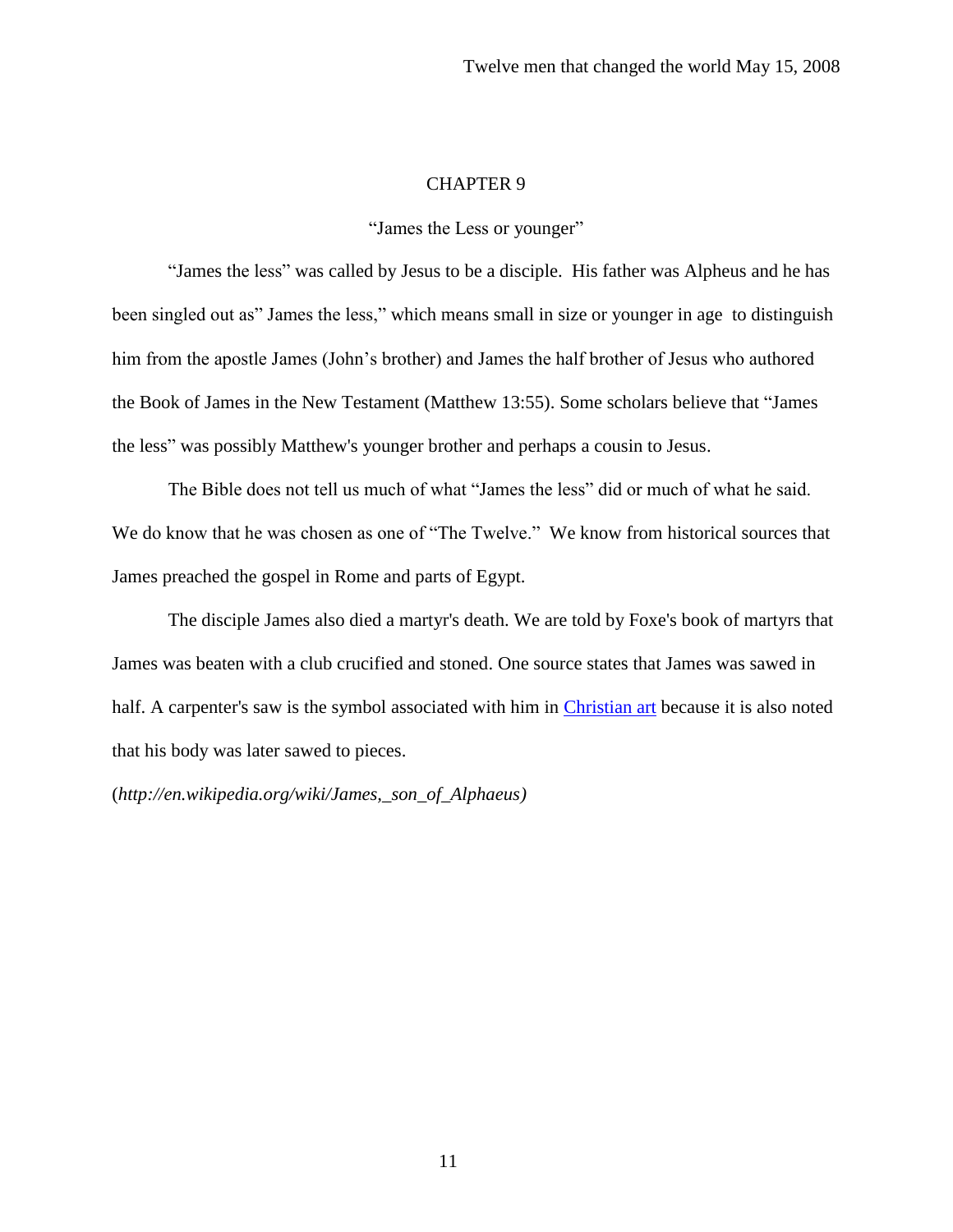"Thaddaeus-Lebbaeus-Jude the Apostle"

Jude (or Judas) is a [Christian](http://en.wikipedia.org/wiki/Christian) [saint](http://en.wikipedia.org/wiki/Saint) identified as Jude and Thaddeus (in the [New](http://en.wikipedia.org/wiki/New_Testament)  [Testament.](http://en.wikipedia.org/wiki/New_Testament) He is also called Lebbaeus, Thaddeus, or Judas Thaddeus. Though both bear the same first name in the [Greek](http://en.wikipedia.org/wiki/Greek_language) original [New Testament,](http://en.wikipedia.org/wiki/New_Testament) Jude should not be confused with [Judas](http://en.wikipedia.org/wiki/Judas_Iscariot)  [Iscariot,](http://en.wikipedia.org/wiki/Judas_Iscariot) another disciple and later the betrayer of [Jesus.](http://en.wikipedia.org/wiki/Jesus) Their name is a Greek variant of [Judah](http://en.wikipedia.org/wiki/Judah) and was common among Jews at the time.

Thaddeus was one of the twelve apostles in Matthew 10:3. He is called "Judas, the son of James" in Luke 6:16, John 14:22 and Acts 1:13. He is also referred to as the disciple with three names.

Early Church historians tell us that Jude-Thaddeus evangelized the city of the Edessa located in Armenia with Bartholomew. He spent several years evangelizing Syria and northern Persia. There are two accounts of his martyr's death; one account states that he was crucified in Lebanon in 65A.D. with Simon the Zealot. The other account says that he was beaten to death by pagan priests in Persia. [\(http://en.wikipedia.org/wiki/Jude\\_the\\_Apostle](http://en.wikipedia.org/wiki/Jude_the_Apostle) & Wikipedia.org. (2008, May 23). The Twelve Apostles. Message posted to http://en.wikipedia.org/wiki/

Twelve\_Apostles)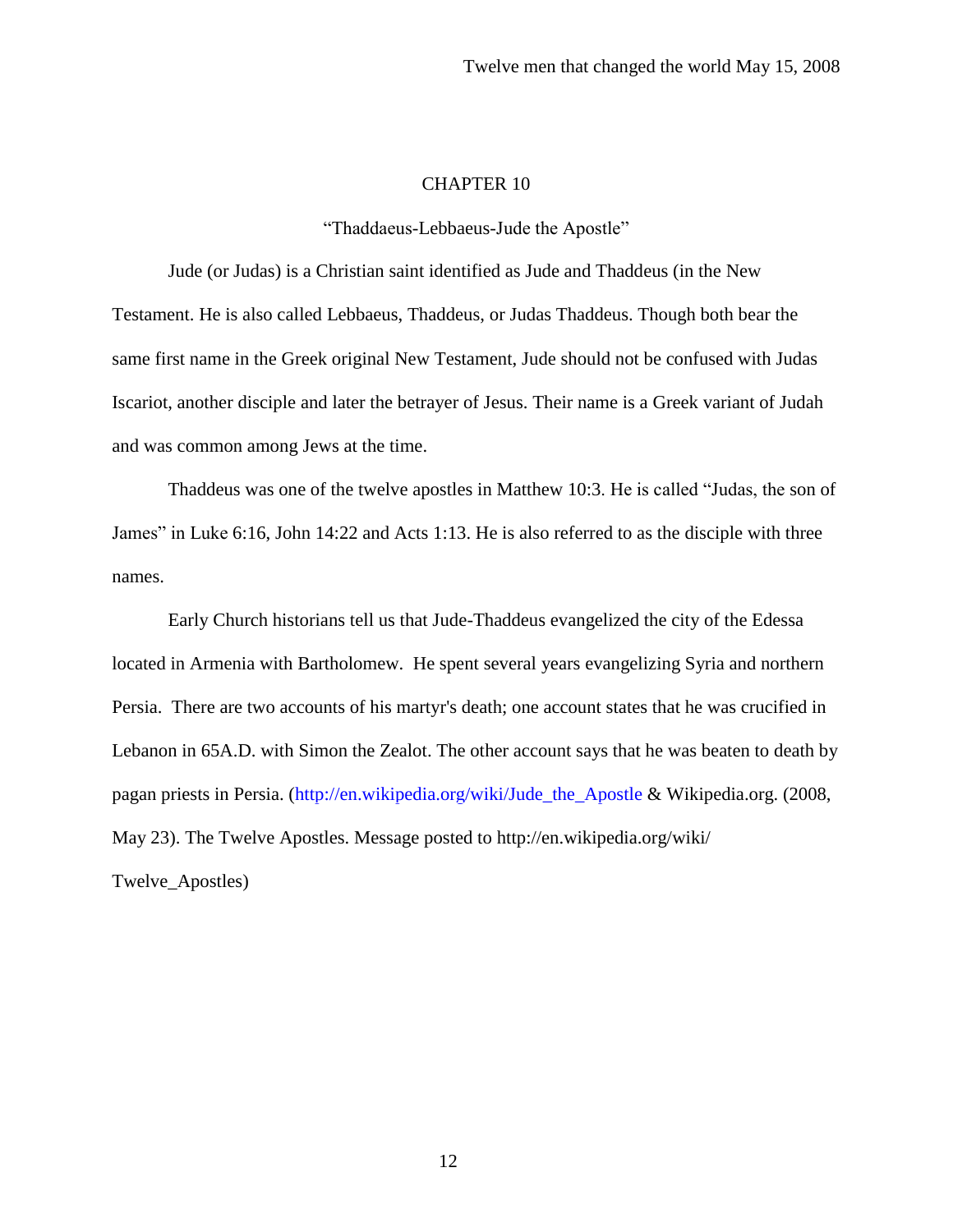"Simon the Zealot or Canaanite"

Simon an apostle of Jesus is also known as Simon the Zealot in Luke 6:15. Before Simon followed Jesus, he was part of a group called the "Zealots" that caused a political uprising in Jerusalem in protest to the Roman government and occupation of Jerusalem. Rome had established Jerusalem as a Roman province or city.

Simon believed that Jesus was the Messiah and that he would establish his kingdom over the Romans in Jerusalem during the disciple's lifetime.

However, Jesus had to come take our sins by dying on the cross and being resurrected from the dead to pay the penalty for all of humanity; before His earthly kingdom could be established the scriptures had to be fulfilled.

According to early Church historians, Simon the Zealot proclaimed the Gospel in North Africa, Egypt and Britain. The date of his death is estimated to be around 74 A.D. There are two theories about his martyr's death; one was that he was crucified and the other is that he was sawn in two went he went Persia with Thaddeus-Labbaeus AKA Jude the Apostle. Wikipedia.org. (2008, May 23). The Twelve Apostles. Message posted to http:// en.wikipedia.org/wiki/Twelve\_Apostles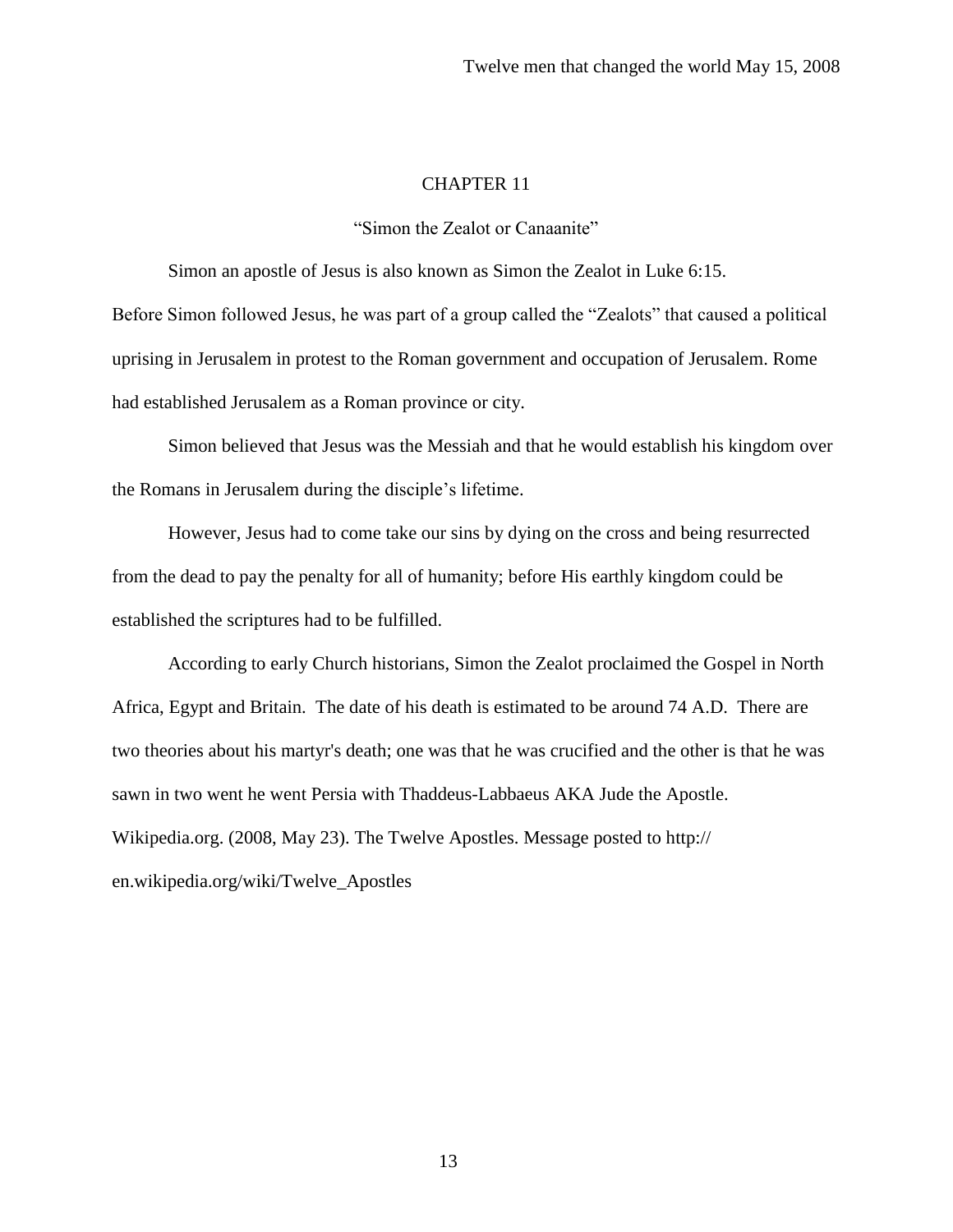# "Judas Iscariot"

Judas Iscariot was called to be apostle by Jesus. Judas is the Greek form of Judah which means "Praise." His surname Iscariot could have been the town he came from. We find that Judas is the son of Simon in John Chapter 6. For centuries past and millennium to come Judas will always be known as the one who betrayed Jesus the Messiah or "The son of Perdition". .

Although Judas was ordained to heal the sick, cleanse the lepers and preach the good news, he was more concerned with a moneybag. You could say that Judas was the first church treasurer. Jesus had entrusted Judas to handle the money. Later we will see that it is Judas that betrays Jesus for 30 pieces of silver (Matthew 26:15-16). This was also the fulfillment of the Old Testament prophecy in Zechariah 11:13

 During the Last Supper or the Jewish Passover, in John Chapter 13:26-27 Satan enters Judas and the betrayal begins. In Matthew chapter 26: 47 the Bible accounts the story of Jesus' betrayal. Judas enters the garden at night with the chief priests and elders of the people and Judas identifies Jesus by betraying him with a kiss. (It is not uncommon in the Middle Eastern culture for one to show affection by kissing someone on the cheek.)

During Jesus' trial, conviction and consequent crucifixion, Judas returns the 30 pieces of silver and says that he has betrayed innocent blood. Since the priests had used the 30 pieces of silver to "purchase" Jesus for death, they were unable to return the money to the Temple treasury. So upon hearing of Judas' subsequent suicide by hanging himself, (Matthew chapter 27:3-10) the chief priest purchased a field with the 30 pieces of silver and it is called "The Field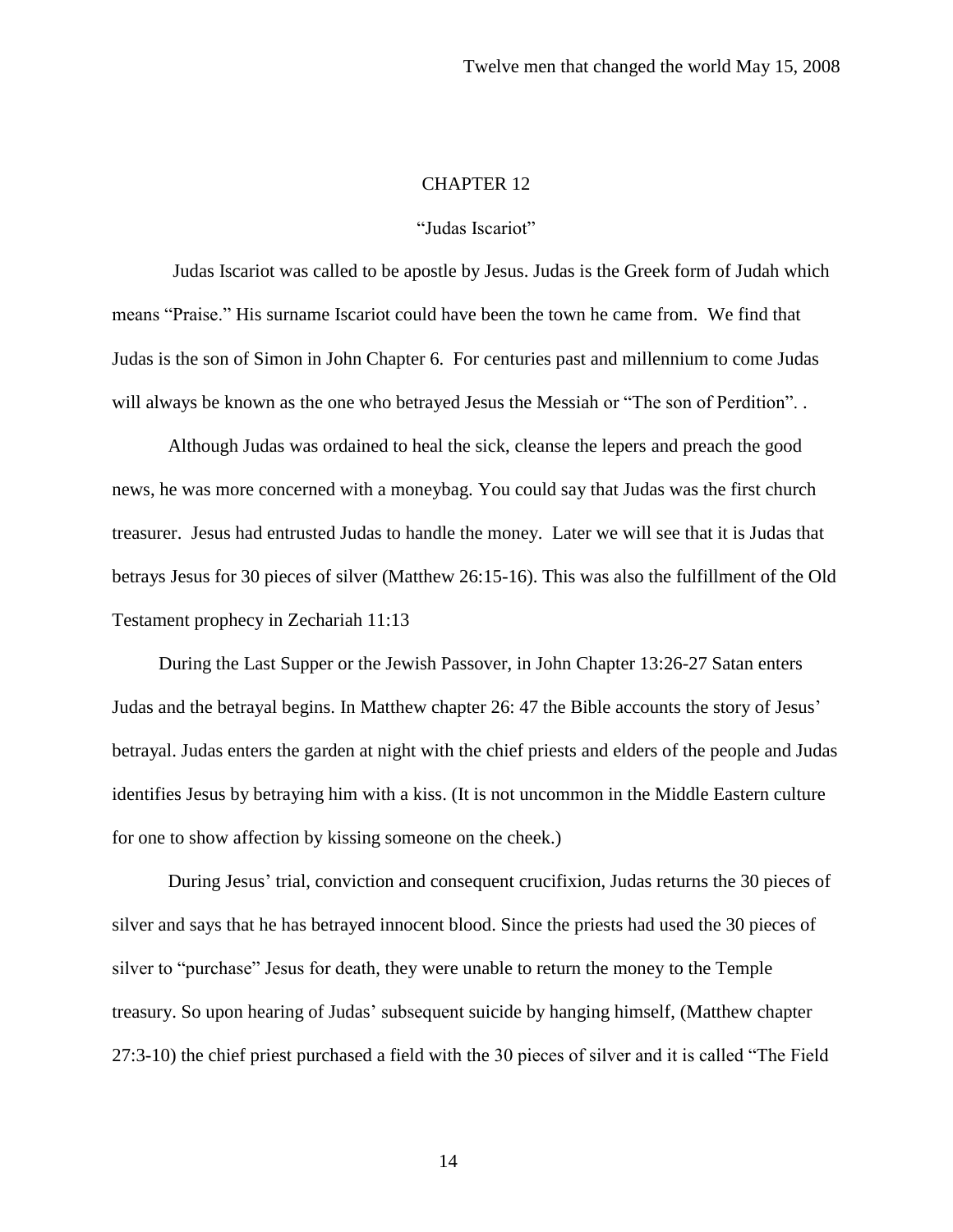of Blood" to this day. Judas was buried there, along with many foreigners that had no burial plots.

# Conclusion:

Jesus called 12 ordinary men to follow Him. They were not educated; they were not men of wealth; they held no public office or title; they were not men of power or prestige; they were not priests and yet God used these 12 ordinary men. They were filled with the Holy Spirit and were obedient until death. They gave their life as a ransom for many because they knew who the Messiah was because they were eyewitnesses of His majesty.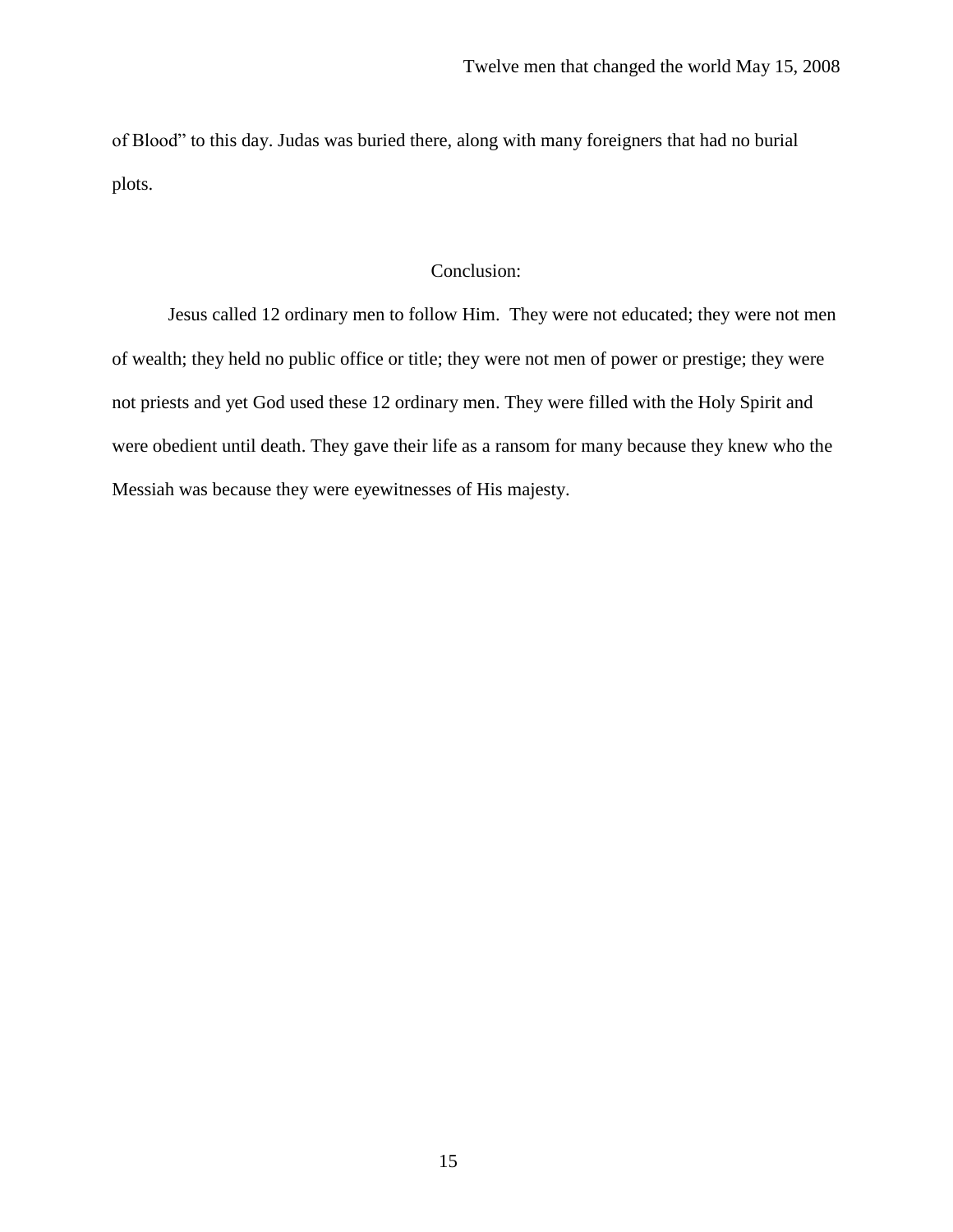#### REFERENCES:

("Dake Reference," Word search Vol. 7)

John Macarthur. (1997). *The Macarthur Study Bible* (1st ed., Vol. 1) [New King James Version]. Nashville, Tenn, USA: Word Bibles.

David W. Balsiger, Charles Sellier., Don, & Carol Scifires. (Producers), & Dr. John MacArthur Pastor, & Author. (Writer: Sharon Dymme Director: David Priests). (2005). *"Twelve Ordinary Men"* [Motion picture]. UNITED STATES: Grizzly Adams Prod., Inc.

Wikipedia.org. (2008, May 23). The Twelve Apostles. Message posted to

[http://en.wikipedia.org/wiki/Twelve\\_Apostles](http://​/​en.wikipedia.org/​wiki/​Twelve_Apostles)

("PC Study Bible," Version 4)

Bible Study.org http://www.biblestudy.org/bibleref/foxbkmrt/foxmartyr.html Chapter 1 – History of Christian Martyrs to the First General Persecutions of Nero

John Foxe (1994). *Foxe's Book of Martyrs* Uhrichville, Oh, USA: Barbour Publishing, Inc. http://www.britannica.com/eb/article-9072158/Saint-Thomas

## **SCRIPTURE REFERENCES:**

# **Chapter 1**

Matt 10:1-4 *And when He had called His twelve disciples to Him, He gave them power over unclean spirits, to cast them out, and to heal all kinds of sickness and all kinds of disease. 2 Now the names of the twelve apostles are these: first, Simon, who is called Peter, and Andrew his brother; James the son of Zebedee, and John his brother; 3 Philip and*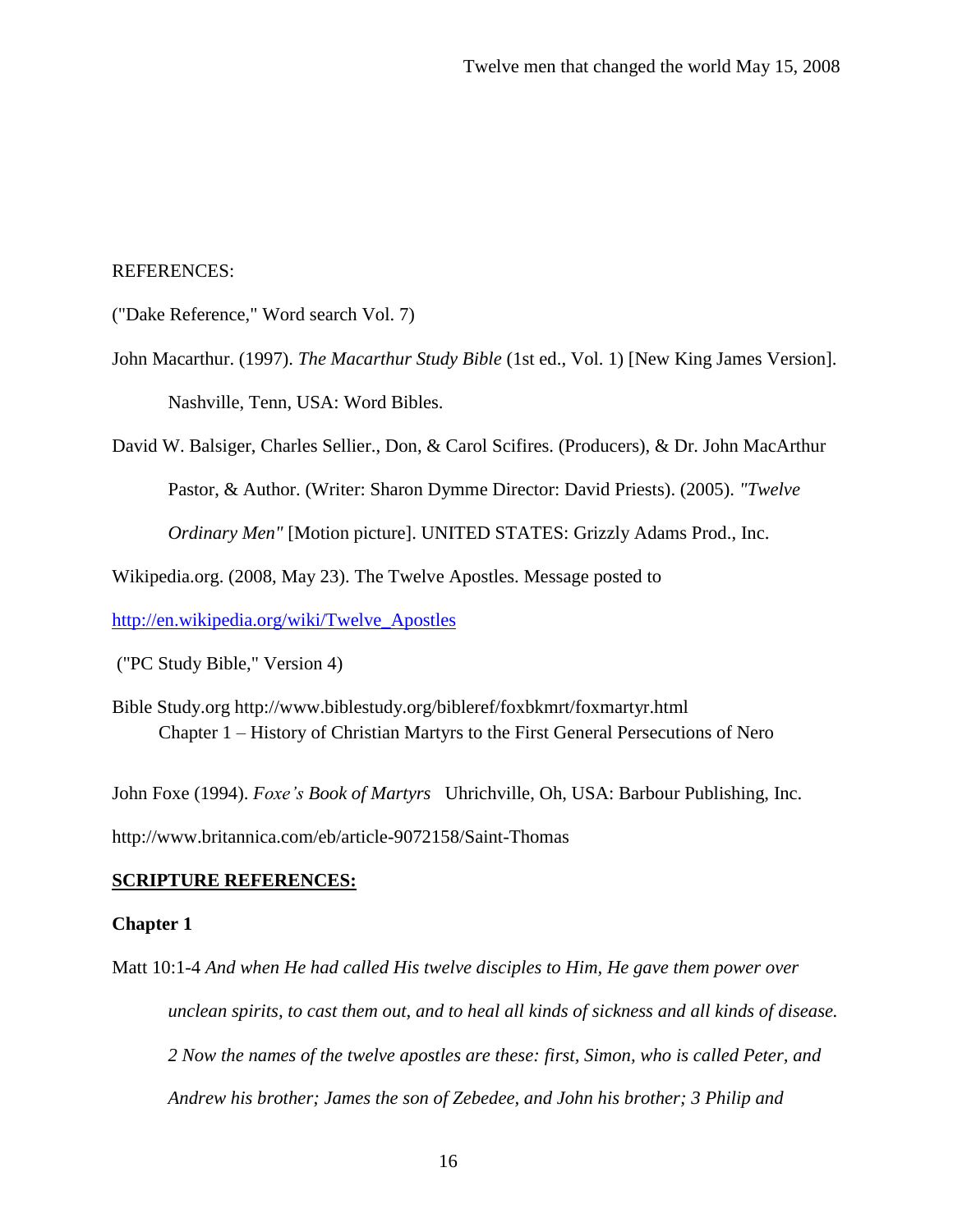*Bartholomew; Thomas and Matthew the tax collector; James the son of Alphaeus, and Lebbaeus, whose surname was Thaddaeus; 4 Simon the Cananite, and Judas Iscariot, who also betrayed Him. NKJV*

- Luke 6:12-16 *Now it came to pass in those days that He went out to the mountain to pray, and continued all night in prayer to God. 13 And when it was day, He called His disciples to Himself; and from them He chose twelve whom He also named apostles: 14 Simon, whom He also named Peter, and Andrew his brother; James and John; Philip and Bartholomew; 15 Matthew and Thomas; James the son of Alphaeus, and Simon called the Zealot; 16 Judas the son of James, and Judas Iscariot who also became a traitor. NKJ*
- Matthew chapter 4:18 *says And Jesus, walking by the Sea of Galilee, saw two brothers, Simon called Peter , and Andrew his brother, casting a net into the sea; for they were fishermen. 19 Then He said to them, "Follow Me, and I will make you fishers of men." 20 They immediately left their nets and followed Him. NKJV*
- John 1:42 *And he brought him to Jesus. Now when Jesus looked at him, He said, "You are Simon the son of Jonah. You shall be called Cephas" (which is translated, A little Stone). NKJV*
- Matt 17:1-13 The Transfiguration of Christ *Now after six days Jesus took Peter, James, and John his brother, led them up on a high mountain by themselves; 2 and He was transfigured before them. His face shone like the sun, and His clothes became as white as the light. 3 And behold, Moses and Elijah appeared to them, talking with Him. 4 Then Peter answered and said to Jesus, "Lord, it is good for us to be here; if You wish, let us make here three tabernacles: one for You, one for Moses, and one for Elijah." 5 While he was still speaking, behold, a bright cloud overshadowed them; and suddenly a voice came out*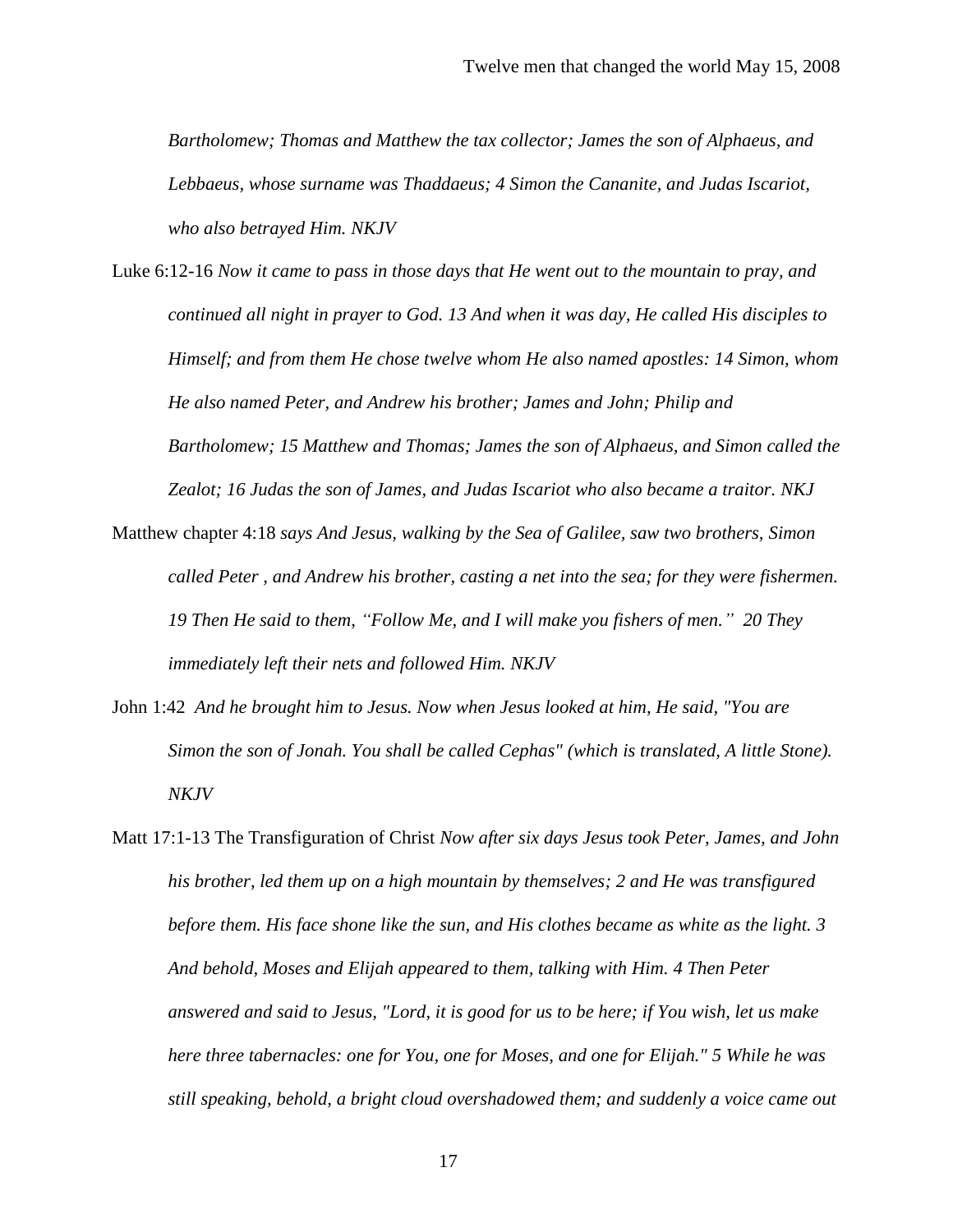*of the cloud, saying,"This is My beloved Son, in whom I am well pleased. Hear Him!" 6 And when the disciples heard it, they fell on their faces and were greatly afraid. 7 But Jesus came and touched them and said, "Arise, and do not be afraid." 8 When they had lifted up their eyes, they saw no one but Jesus only.* 

*9 Now as they came down from the mountain, Jesus commanded them, saying, "Tell the vision to no one until the Son of Man is risen from the dead." 10 And His disciples asked Him, saying,"Why then do the scribes say that Elijah must come first?" 11 Jesus answered and said to them, "Indeed, Elijah is coming first and will restore all things. 12 But I say to you that Elijah has come already, and they did not know him but did to him whatever they wished. Likewise the Son of Man is also about to suffer at their hands." 13 Then the disciples understood that He spoke to them of John the Baptist. NKJV*

Mark 1:36-37And *Simon and those who were with Him searched for Him. 37 When they found Him, they said to Him,"Everyone is looking for You." NKJV*

Matt 16:16 *Simon Peter answered and said,"You are the Christ, the Son of the living God."*

Matt 14:28-32 28 *And Peter answered Him and said, "Lord, if it is You, command me to come to You on the water." 29 So He said, "Come." And when Peter had come down out of the boat, he walked on the water to go to Jesus. 30 But when he saw that the wind was boisterous, he was afraid; and beginning to sink he cried out, saying, "Lord, save me!" 31 And immediately Jesus stretched out His hand and caught him, and said to him, "O you of little faith, why did you doubt?" 32 And when they got into the boat, the wind ceased. NKJV*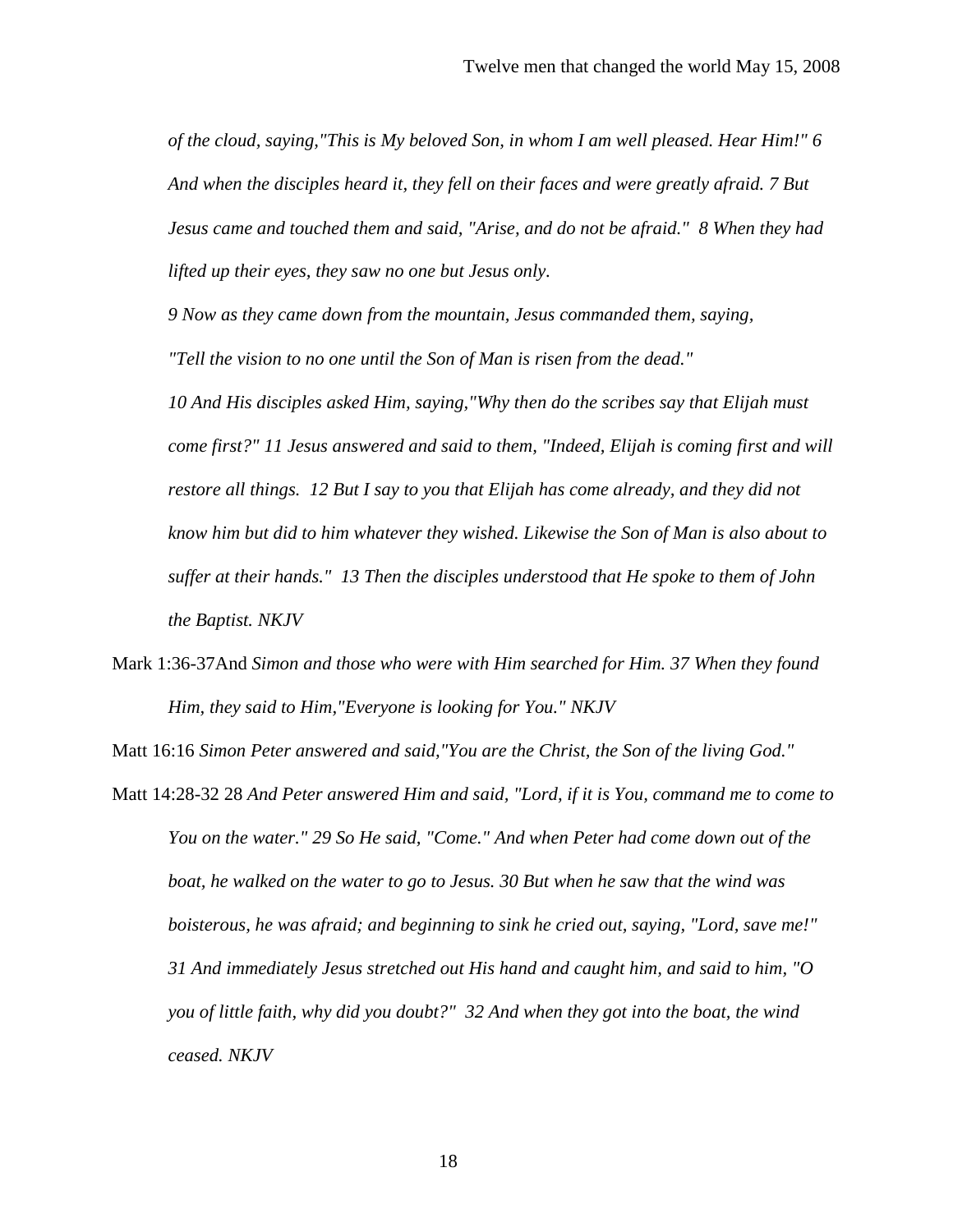John 18:17 *Then the servant girl who kept the door said to Peter, "You are not also one of this Man's disciples, are you?"He said, "I am not." NKJV*

John 18:24-27 Then Annas sent Him bound to Caiaphas the high priest.

*25 Peter Denies Twice More Now Simon Peter stood and warmed himself. Therefore they said to him, "You are not also one of His disciples, are you?"He denied it and said, "I am not!" 26 One of the servants of the high priest, a relative of him whose ear Peter cut off, said, "Did I not see you in the garden with Him?" 27 Peter then denied again; and immediately a rooster crowed. NKJV*

- John 20:12-18 *And she saw two angels in white sitting, one at the head and the other at the feet, where the body of Jesus had lain. 13 Then they said to her, "Woman, why are you weeping?" She said to them, "Because they have taken away my Lord, and I do not know where they have laid Him." 14 Now when she had said this, she turned around and saw Jesus standing there, and did not know that it was Jesus. 15 Jesus said to her, "Woman, why are you weeping? Whom are you seeking?"She, supposing Him to be the gardener, said to Him, "Sir, if You have carried Him away, tell me where You have laid Him, and I will take Him away." 16 Jesus said to her, "Mary!" She turned and said to Him, "Rabboni!" (which is to say, Teacher). 17 Jesus said to her, "Do not cling to Me, for I have not yet ascended to My Father; but go to My brethren and say to them,'I am ascending to My Father and your Father, and to My God and your God.'" 18 Mary Magdalene came and told the disciples that she had seen the Lord, and that He had spoken these things to her. NKJV*
- John 21:14-17 *This is now the third time Jesus showed Himself to His disciples after He was raised from the dead. 15 Jesus Restores Peter So when they had eaten breakfast, Jesus*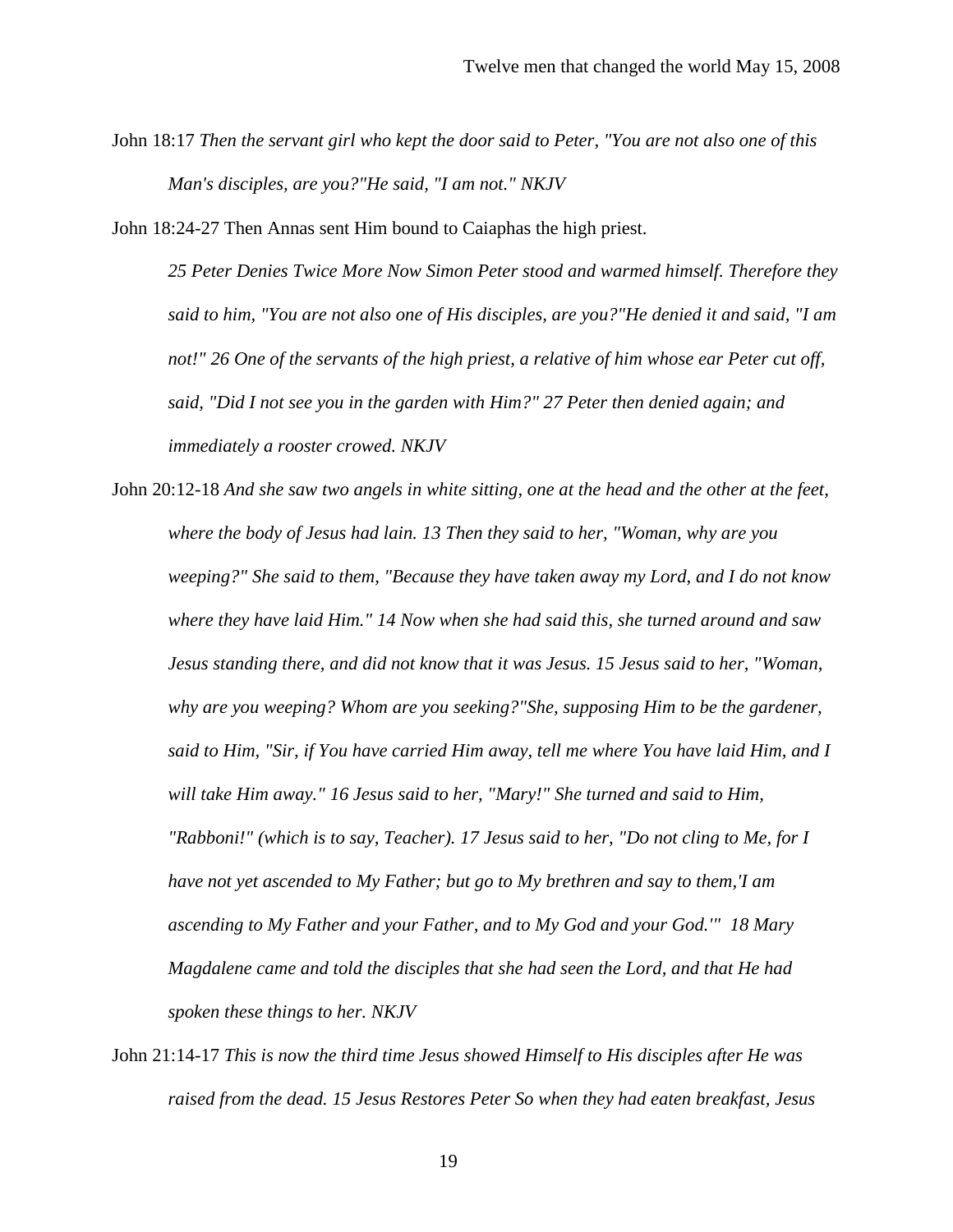*said to Simon Peter, "Simon, son of Jonah, do you love Me more than these?"He said to Him, "Yes, Lord; You know that I love You." He said to him, "Feed My lambs." 16 He said to him again a second time, "Simon, son of Jonah, do you love Me?"He said to Him, "Yes, Lord; You know that I love You."*

*He said to him, "Tend My sheep." 17 He said to him the third time, "Simon, son of Jonah, do you love Me?" Peter was grieved because He said to him the third time, "Do you love Me?" And he said to Him, "Lord, You know all things; You know that I love You." Jesus said to him, "Feed My sheep NKJV*

#### **Chapter 2**

John 1:40-42 *One of the two who heard John speak, and followed Him, was Andrew, Simon Peter's brother. 41 He first found his own brother Simon, and said to him, "We have found the Messiah" (which is translated, the Christ). 42 And he brought him to Jesus.Now when Jesus looked at him, He said, "You are Simon the son of Jonah. You shall be called Cephas" (which is translated, A Stone). NKJV*

John 6:8-9 *One of His disciples, Andrew, Simon Peter's brother, said to Him, 9 "There is a lad here who has five barley loaves and two small fish, but what are they among so many?"* 

#### **Chapter 3**

- Matt 4:21-22 *Going on from there, He saw two other brothers, James the son of Zebedee, and John his brother, in the boat with Zebedee their father, mending their nets. He called them, 22 and immediately they left the boat and their father, and followed Him. NKJV*
- Mark 1:19-20 *When He had gone a little farther from there, He saw James the son of Zebedee, and John his brother, who also were in the boat mending their nets. 20 And immediately*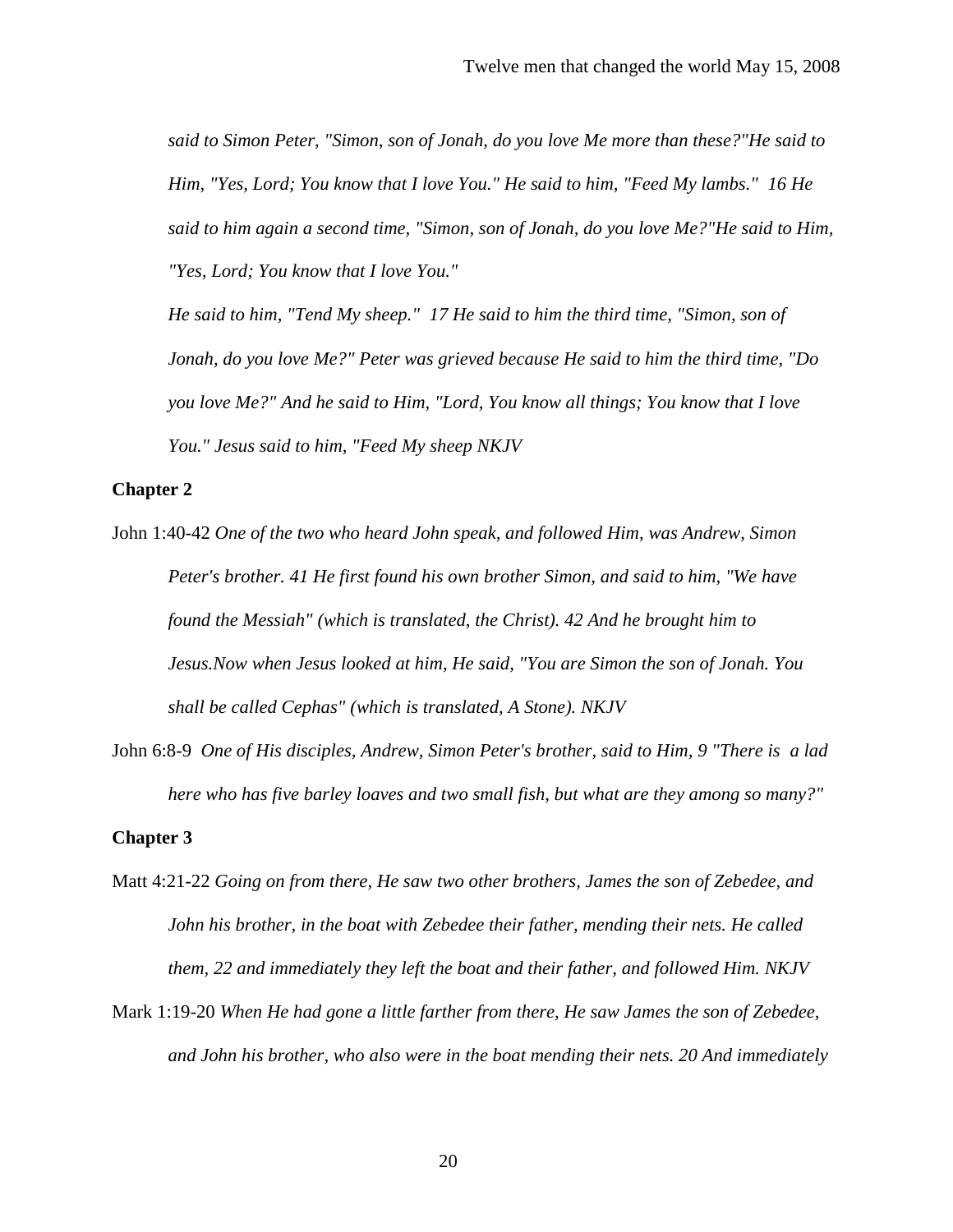*He called them, and they left their father Zebedee in the boat with the hired servants, and went after Him.* 

- Matt 17:2-3 *and He was transfigured before them. His face shone like the sun, and His clothes became as white as the light. 3 And behold, Moses and Elijah appeared to them, talking with Him.*
- Acts 12:1-2 *Now about that time Herod the king stretched out his hand to harass some from the church. 2 Then he killed James the brother of John with the sword.*

# **Chapter 4**

- Mark 3:17 *James the son of Zebedee and John the brother of James, to whom He gave the name Boanerges, that is, "Sons of Thunder"; NKJV*
- John 3:16 *For God so loved the world that He gave His only begotten Son, that whoever believes in Him should not perish but have everlasting life. NKJV*

John 15:13 *Greater love has no one than this, than to lay down one's life for his friends. NKJV*

Luke 9:54-56 *And when His disciples James and John saw this, they said, "Lord, do You want us to command fire to come down from heaven and consume them, just as Elijah did?" But He turned and rebuked them, and said, "You do not know what manner of spirit you are of. 56 For the Son of Man did not come to destroy men's lives but to save them." And they went to another village. NKJV*

#### **Chapter 5**

John 1:44 *Now Philip was from Bethsaida, the city of Andrew and Peter. NKJV*

Acts 1:*13 And when they had entered, they went up into the upper room where they were staying: Peter, James, John, and Andrew; Philip and Thomas; Bartholomew and Matthew; James the son of Alphaeus and Simon the Zealot; and Judas the son of James.*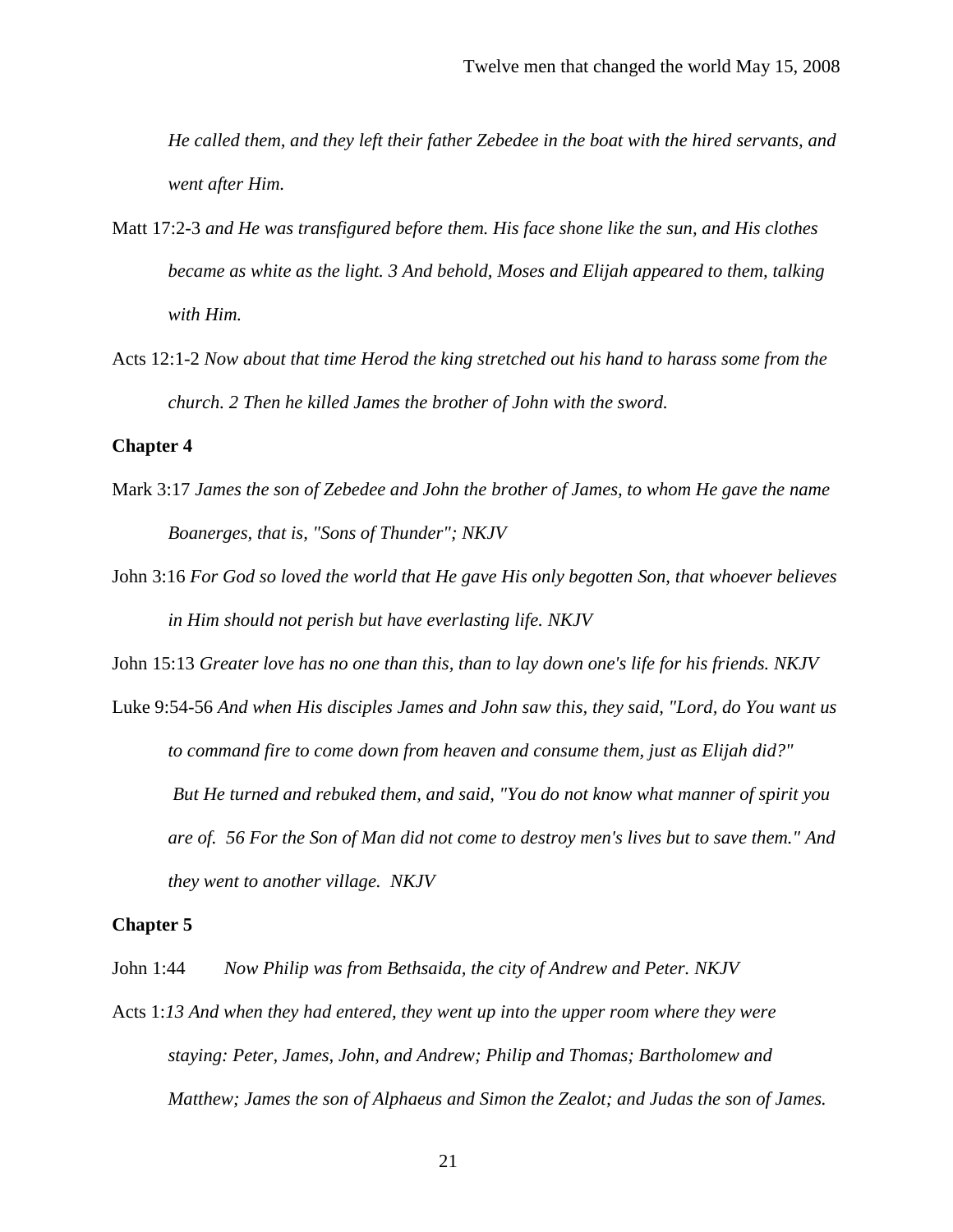#### **Chapter 6**

- John 1:45 *Philip found Nathanael and said to him, "We have found Him of whom Moses in the law, and also the prophets, wrote — Jesus of Nazareth, the son of Joseph." NKJV*
- Matt 10:33 *Philip, and Bartholomew; Thomas, and Matthew the publican; James the son of Alphaeus, and Lebbaeus, whose surname was Thaddaeus; KJV*
- Mark 3:18 *Andrew, Philip, Bartholomew, Matthew, Thomas, James son of Alphaeus, Thaddaeus, Simon the Zealot 19 and Judas Iscariot, who betrayed him. NIV*
- Luke 6:15 *Simon, whom He also named Peter, and Andrew his brother; James and John; Philip and Bartholomew; NKJV*

#### **Chapter 7**

John 14:5 *Thomas said to him, "Lord, we don't know where you are going, so how can we know the way?" NIV*

# **Chapter 8**

Mark 2:14 *As he walked along, he saw Levi son of Alphaeus sitting at the tax collector's booth. "Follow me," Jesus told him, and Levi got up and followed him.*

## **Chapter 9**

Matt 13:55-56 *Is this not the carpenter's son? Is not His mother called Mary? And His brothers James, Joses, Simon, and Judas? 56 And His sisters, are they not all with us? Where then did this Man get all these things?"NKJV*

#### **Chapter 10**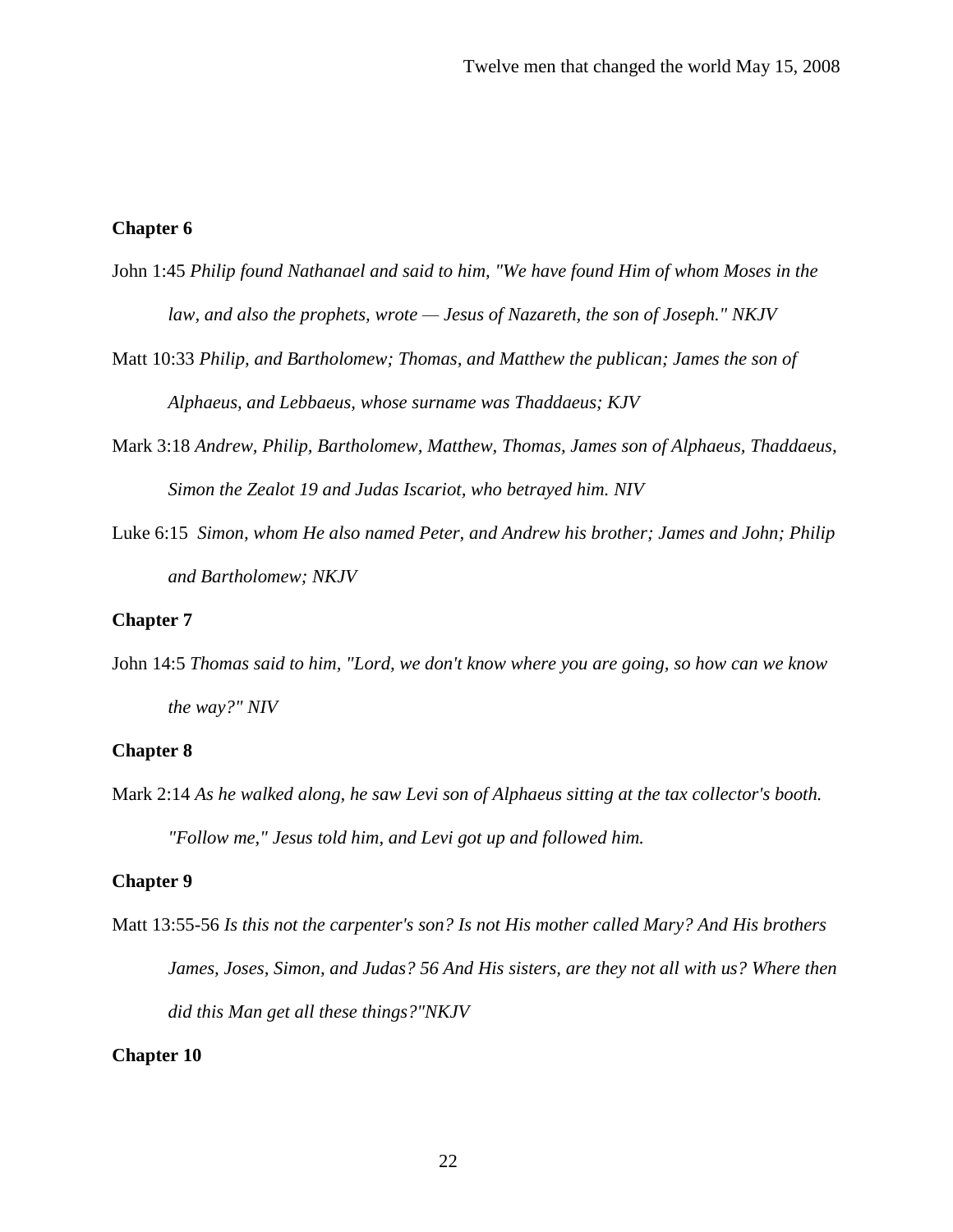Matt 10:3-4 *Philip and Bartholomew; Thomas and Matthew the tax collector; James the son of Alphaeus, and Lebbaeus, whose surname was Thaddaeus; 4 Simon the Cananite, and Judas Iscariot, who also betrayed Him. NKJV*

Luke 6:16 *Judas son of James, and Judas Iscariot, who became a traitor. NIV*

John 14:22 *Then Judas (not Judas Iscariot) said, "But, Lord, why do you intend to show yourself to us and not to the world?" NIV*

#### **Chapter 11**

Luke 6:15 Matthew, Thomas, James son of Alphaeus, Simon who was called the Zealot NIV

#### **Chapter 12**

- John 6:71 *He spoke of Judas Iscariot , the son of Simon, for it was he who would betray Him, being one of the twelve. NKJV*
- Matt 26:15-16 *and said,"What are you willing to give me if I deliver Him to you?" And they counted out to him thirty pieces of silver . 16 So from that time he sought opportunity to betray Him. NKJV*
- Zechariah 11:13 *And the LORD said to me, "Throw it to the potter"-the handsome price at which they priced me! So I took the thirty pieces of silver and threw them into the house of the LORD to the potter.*

John 13:26-27 *Jesus answered, "It is he to whom I shall give a piece of bread when I have dipped it." And having dipped the bread, He gave it to Judas Iscariot, the son of Simon. 27 Now after the piece of bread, Satan entered him. Then Jesus said to him, "What you do, do quickly. NKJV*

Matt 26:47 *And while He was still speaking, behold, Judas, one of the twelve, with a great multitude with swords and clubs, came from the chief priests and elders of the people.*